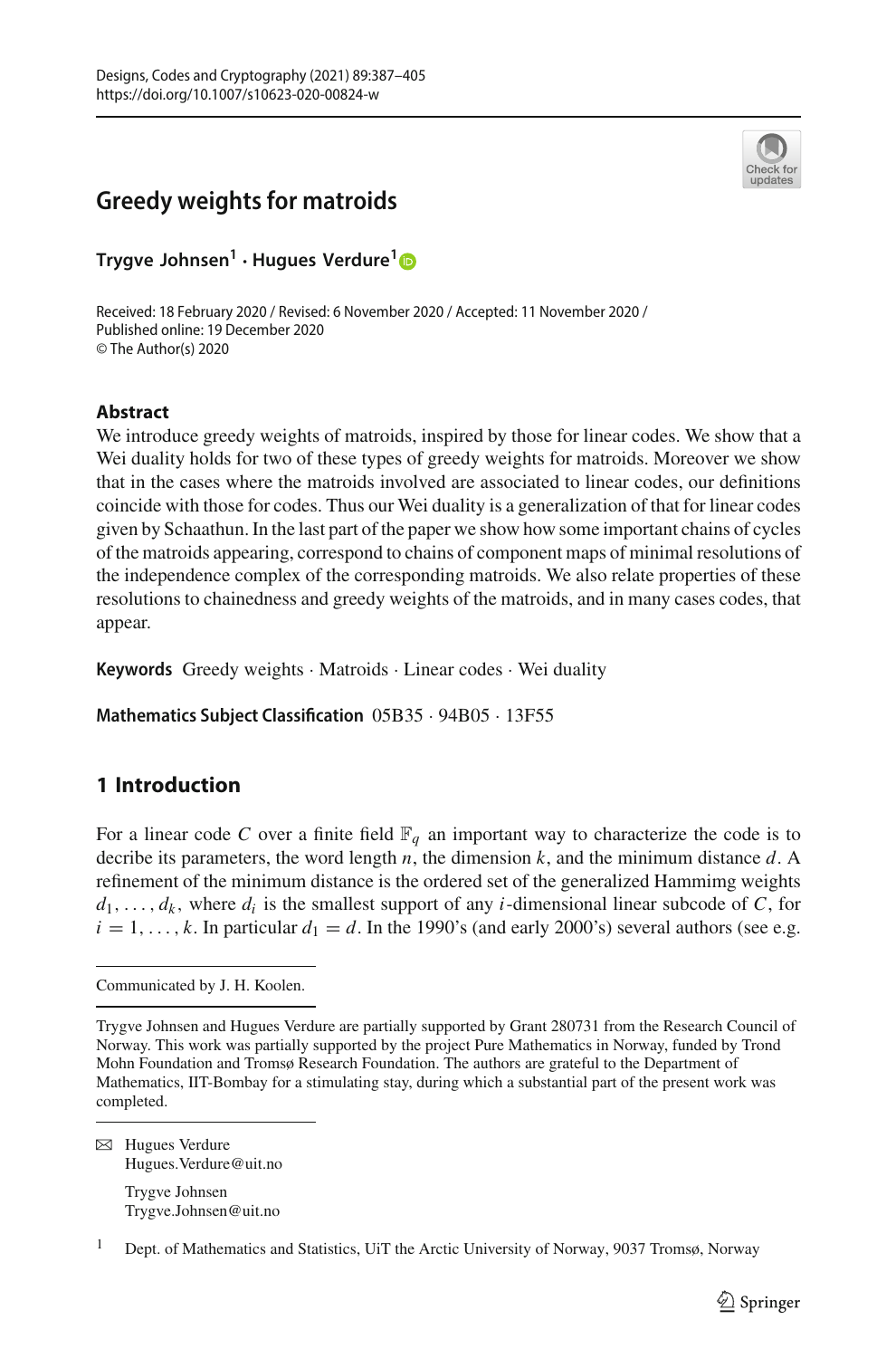[\[4](#page-17-0)[–7](#page-17-1)[,18](#page-18-0)[–20\]](#page-18-1)) became interested not only in the individual subcodes of each dimension that where optimal with respect to (small) support size, but also in chains of codes that where somehow optimal, in a similar way. This gave rise to various definitions of greedy weights, which we will recall in Sect. [2.1.](#page-1-0) These weights are similar to, but in general different from, the generalized Hamming weights  $d_i$ . The topic has attracted new interest in recent years [\[1](#page-17-2)[,13\]](#page-17-3).

In  $[9]$  $[9]$  we described how the  $d_i$  are determined by certain properties of the matroid coming from any parity check matrix of the linear code. In the present paper we will describe how also the various greedy weights are determined by the matroids associated to the code. Since this description can be done for any finite matroid , we will define and describe greedy weights for finite matroids in general, and show that they coincide with those of linear codes when the matroids come from such codes. We will show a form of Wei duality relating certain weights of a matroid and its dual, inspired by a corresponding result for linear codes [\[19\]](#page-18-2) or for (demi-)matroids [\[2](#page-17-5)[,12](#page-17-6)].

The spirit of the paper is the following: there is a poset of cycles of the matroid coming from any parity check matrix of the code, where a cycle is an inclusion minimal set among those subsets of  $E = \{1, \ldots, n\}$  having a fixed nullity for the rank function in question. This is dual to (the upside down version of) the poset of flats of the matroid coming from any generator matrix of the code. We will show that the greedy weights correspond to optimal ways to traverse the nodes of this poset through maximal chains of it. We define a lexicographical and a rev-lexicographical order on these chains in order to make it precise in what sense they are optimal.

In the last part we relate our results to a more concrete way to traverse maximal chains via non-zero component maps in a minimal resolution of a certain Stanley–Reisner ring, where the components in each fixed step corresponds to the nodes of a corresponding fixed rank of the poset of cycles.

This paper is organized as follows. In Sect. [2](#page-1-1) we will give some necessary definitions relating to codes and matroids. In Sect. [3](#page-5-0) we will describe the greedy weights for matroids, relate to those of codes, and show our form of Wei duality, which is inspired by the corresponding Wei duality for codes, proven in [\[19\]](#page-18-2). In Sect. [4](#page-11-0) we discuss the connection between resolutions of the Stanley–Reisner ring associated to the matroid or the code, and the greedy weights. We also discuss the notion of chained codes and chained matroids.

The main results are Theorems [2,](#page-10-0) [3](#page-10-1) and [4.](#page-13-0)

## <span id="page-1-1"></span><span id="page-1-0"></span>**2 Definitions and notation**

#### **2.1 Generalized Hamming weights and greedy weights of codes**

**Definition 1** Let *C* be a [*n*, *k*] linear code over  $\mathbb{F}_q$ . Let  $c = (c_1, \ldots, c_n) \in C$ . The Support of *c* is the set

Supp(c) = {
$$
i \in \{1, ..., n\}
$$
 :  $c_i \neq 0$  }.

Its weight is

$$
wt(c)=|\text{Supp}(c)|.
$$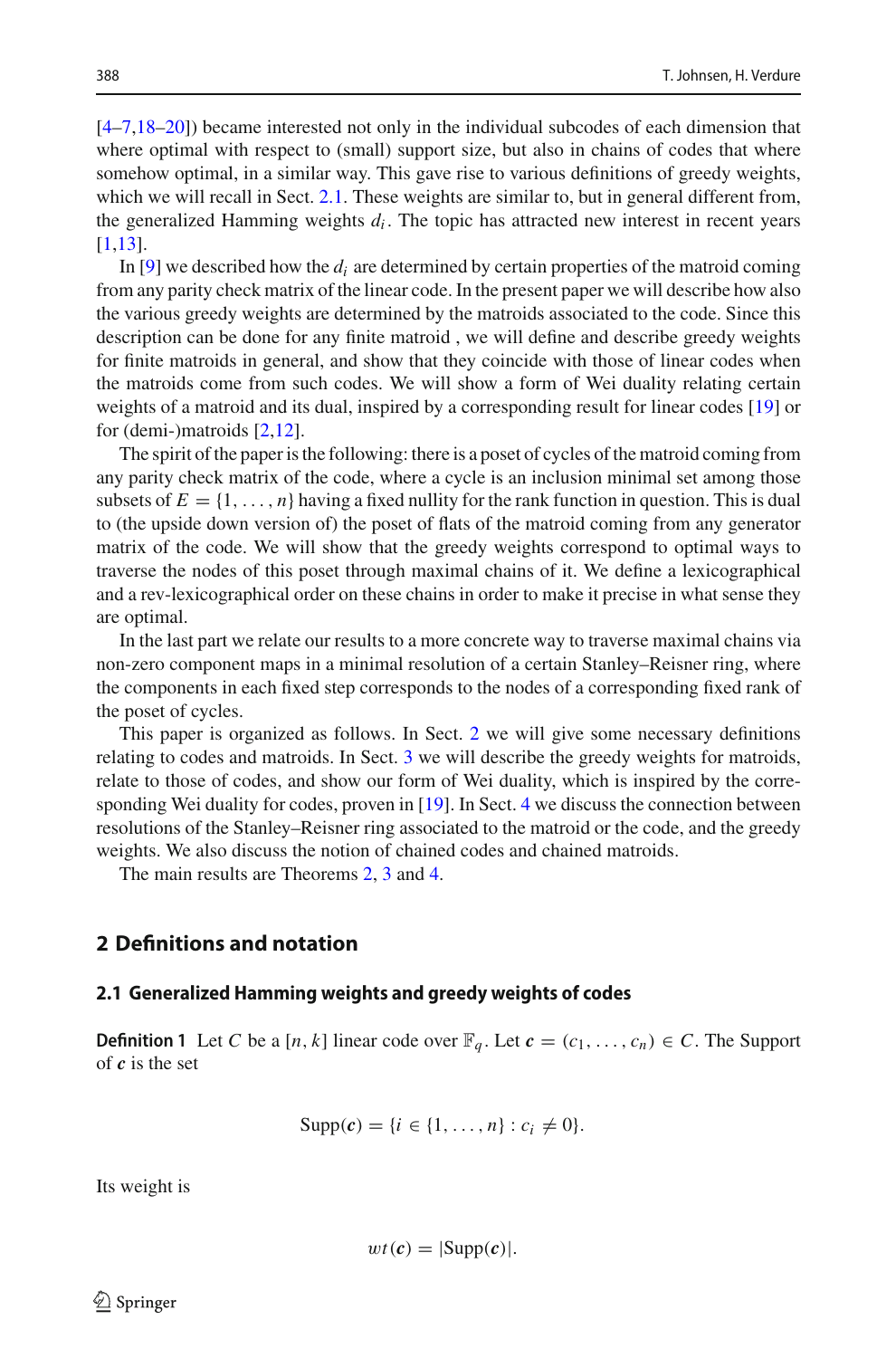Similarly, if  $T \subset C$ , then its support and weight are

$$
Supp(T) = \bigcup_{c \in T} Supp(c) \text{ and } wt(T) = |Supp(T)|.
$$

In [\[3\]](#page-17-7) and [\[1\]](#page-17-2) one describes and treats greedy weights of linear codes *C* over finite fields. First we recall the definitions of the generalized Hamming weights introduced by Wei [\[22\]](#page-18-3):

**Definition 2** Let *C* be a  $[n, k]$ -linear code. For  $1 \leq r \leq k$ , the *r*th generalized Hamming weight is

 $d_r = \min\{wt(D)|D\}$  is a subcode of *C* with dim  $D = r$ .

A subcode  $D \subset C$  *computes d<sub>r</sub>* if it is of dimension *r* and weight  $d_r$ .

Then, following the terminology of [\[18\]](#page-18-0) or [\[20\]](#page-18-1), we have the (bottom-up) greedy weights of a code:

**Definition 3** Let C be a  $[n, k]$ -linear code. A (bottom-up) greedy 1-subcode is a subcode of dimension 1 of minimal weight. For  $r > 2$ , a (bottom-up) greedy *r*-subcode is a subcode of dimension *r* containing a (bottom-up) greedy  $(r - 1)$ -subcode, and such that no other such subcode has lower weight.

**Definition 4** Let *C* be a [*n*, *k*]-linear code. For  $1 \le r \le k$ , the *r*th (bottom-up) greedy weight *er* of *C* is the weight of any (bottom-up) greedy *r*-subcode.

*Remark 1* We have  $e_1 = d_1$ .

Also introduced by Schaathun [\[18,](#page-18-0) Definition 6] are the top down greedy weights:

**Definition 5** Let *C* be a [*n*, *k*]-linear code. A top-down greedy *k*-subcode is *C* itself. For  $r \leq k - 1$ , a top-down greedy *r*-subcode is a subcode of dimension *r* contained in a topdown greedy  $(r + 1)$ -subcode, and such that no other such subcode has lower weight.

**Definition 6** Let *C* be a [*n*, *k*]-linear code. For  $1 \le r \le k$ , the *r*th top-down greedy weight  $\tilde{e}_r$  of *C* is the weight of any top-down greedy *r*-subcode.

*Remark 2* We have  $\tilde{e}_k = d_k$  and  $\tilde{e}_{k-1} = d_{k-1}$ .

*Remark 3* Let *F* be the set of towers of subcodes  $D_1 \subset \cdots \subset D_k$  of *C* satisfying dim  $D_i = i$ . Alternative definitions for the bottom-up and top-down greedy weights would be

$$
(e_1, \ldots, e_k) = \min_{\text{lex}} \{ (wt(D_1), \ldots, wt(D_k)), D_1 \subset \cdots \subset D_k \in \mathcal{F} \}
$$

and

$$
(\tilde{e}_1,\ldots,\tilde{e}_k)=\min_{\text{revlex}}\left\{(wt(D_1),\ldots,wt(D_k)),\ D_1\subset\cdots\subset D_k\in\mathcal{F}\right\},\
$$

where lex and revlex are the lexicographic and reverse lexicographic orders respectively.

There is also another definition, used e.g by [\[1](#page-17-2)], essentially introduced in [\[7\]](#page-17-1):

**Definition 7** Let*C* be a [*n*, *k*]-linear code. A CEZ greedy 1-subcode is a subcode of dimension 1 of minimal weight. For  $r \ge 2$ , a CEZ greedy *r*-subcode is a subcode of dimension *r* containing a subcode that computes *dr*−1, and such that no other such subcode has lower weight.

**Definition 8** Let *C* be a [*n*, *k*]-linear code. For  $1 \le r \le k$ , the *r*th CEZ greedy weight  $g_r$  of *C* is the weight of any CEZ greedy *r*-subcode.

*Remark 4* We have  $g_1 = e_1 = d_1$  and  $g_2 = e_2$ 

For more interesting material on this topic, see  $[4-6,13,18]$  $[4-6,13,18]$  $[4-6,13,18]$  $[4-6,13,18]$  $[4-6,13,18]$ .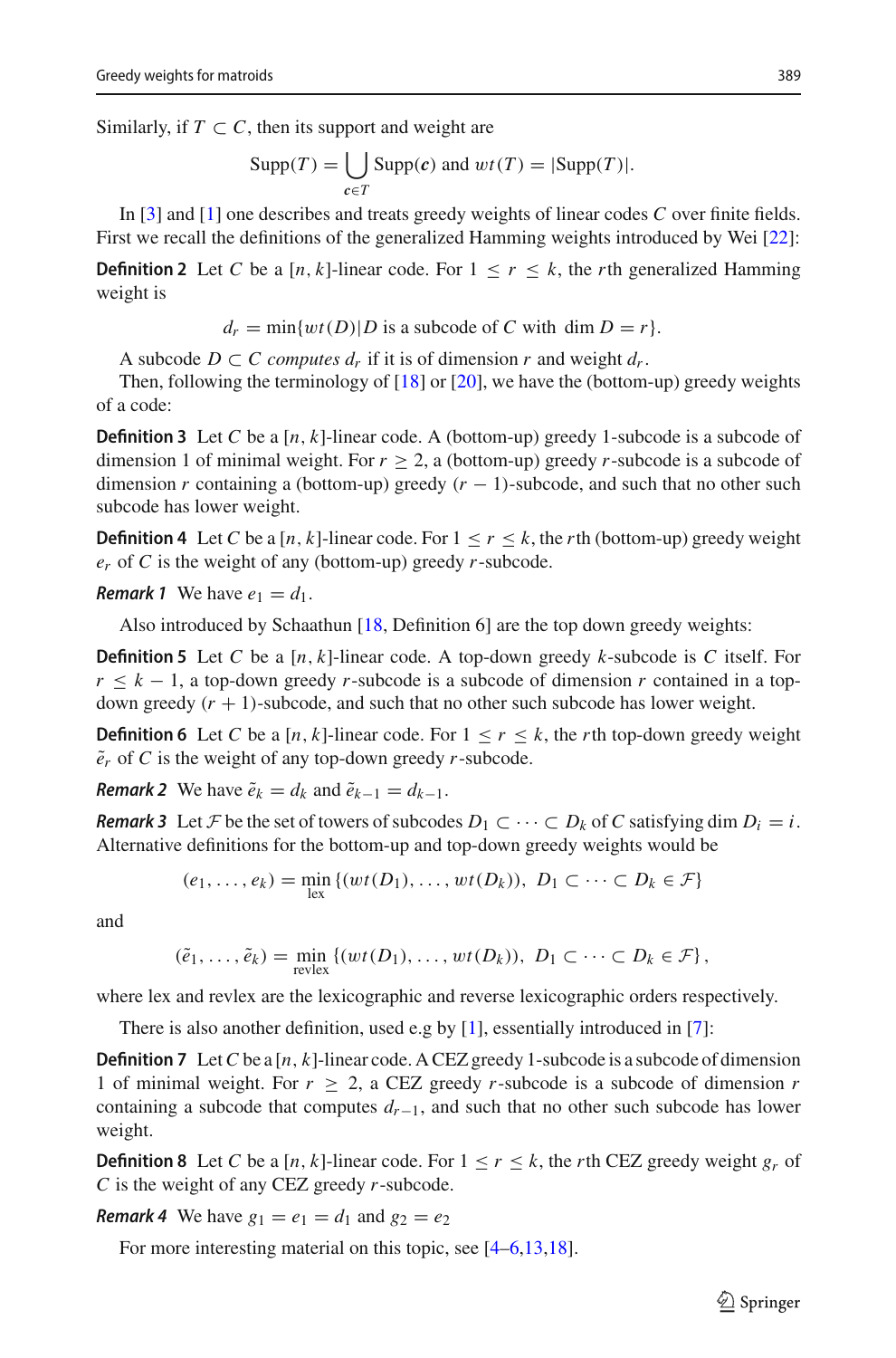#### **2.2 Matroids**

A matroid is a combinatorial object that capture the essence of independence. Codewords of linear codes being dependence relations between the column vectors of any parity check matrix of the code, it is natural to look at the matroid associated to a linear code. In [\[9\]](#page-17-4), we describe how important characteristics of the code can be given a matroidal interpretation. It turns out that matroid theory has important applications in, among other, graph theory, network theory, combinatorial optimization, topology, …

There are many equivalent definitions of a matroid. We refer to [\[17](#page-17-9)] for a deeper study of the theory of matroids.

**Definition 9** A matroid is a pair  $M = (E, r)$  where *E* is a finite set and  $r : 2^E \rightarrow \mathbb{N}$  is a function, called the rank function, satisfying

 $(R<sub>1</sub>)$  If *X* ⊂ *E*, then

$$
0 \le r(X) \le |X|,
$$

 $(R_2)$  If *X* ⊂ *Y* ⊂ *E* then

$$
r(X) \leq r(Y),
$$

 $(R_3)$  If *X*, *Y* are subsets of *E*, then

$$
r(X \cap Y) + r(X \cup Y) \le r(X) + r(Y).
$$

The rank of the matroid is  $r(M) = r(E)$ .

It is a well known fact the rank function of a matroid is *unit rank increase*, that is, if  $X \subset E$ and  $x \in E$ , then

$$
r(X) \le r(X \cup \{x\}) \le r(X) + 1.
$$

**Definition 10** The nullity function of the matroid  $(E, r)$  is the function defined on  $2^E$  by: for *X* ⊂ *E*,

$$
n(X) = |X| - r(X).
$$

The nullity function of a matroid is also unit rank increase. Moreover, it satisfies (*R*1),  $(R<sub>2</sub>)$  as well as

(*N*<sub>3</sub>) If *X*, *Y* are subsets of *E*, then  $n(X \cap Y) + n(X \cup Y) \ge n(X) + n(Y)$ 

for *X*, *Y* subsets of *E*.

**Definition 11** Let  $M = (E, r)$  be a matroid. Then its dual matroid is the matroid  $\overline{M} = (E, \overline{r})$ where  $\bar{r}$  is defined by

$$
\overline{r}(X) = |X| + r(E\backslash X) - r(E)
$$

for  $X \subset E$ .

Some subsets of the ground set of a matroid will be of special interest in this paper:

 $\circledcirc$  Springer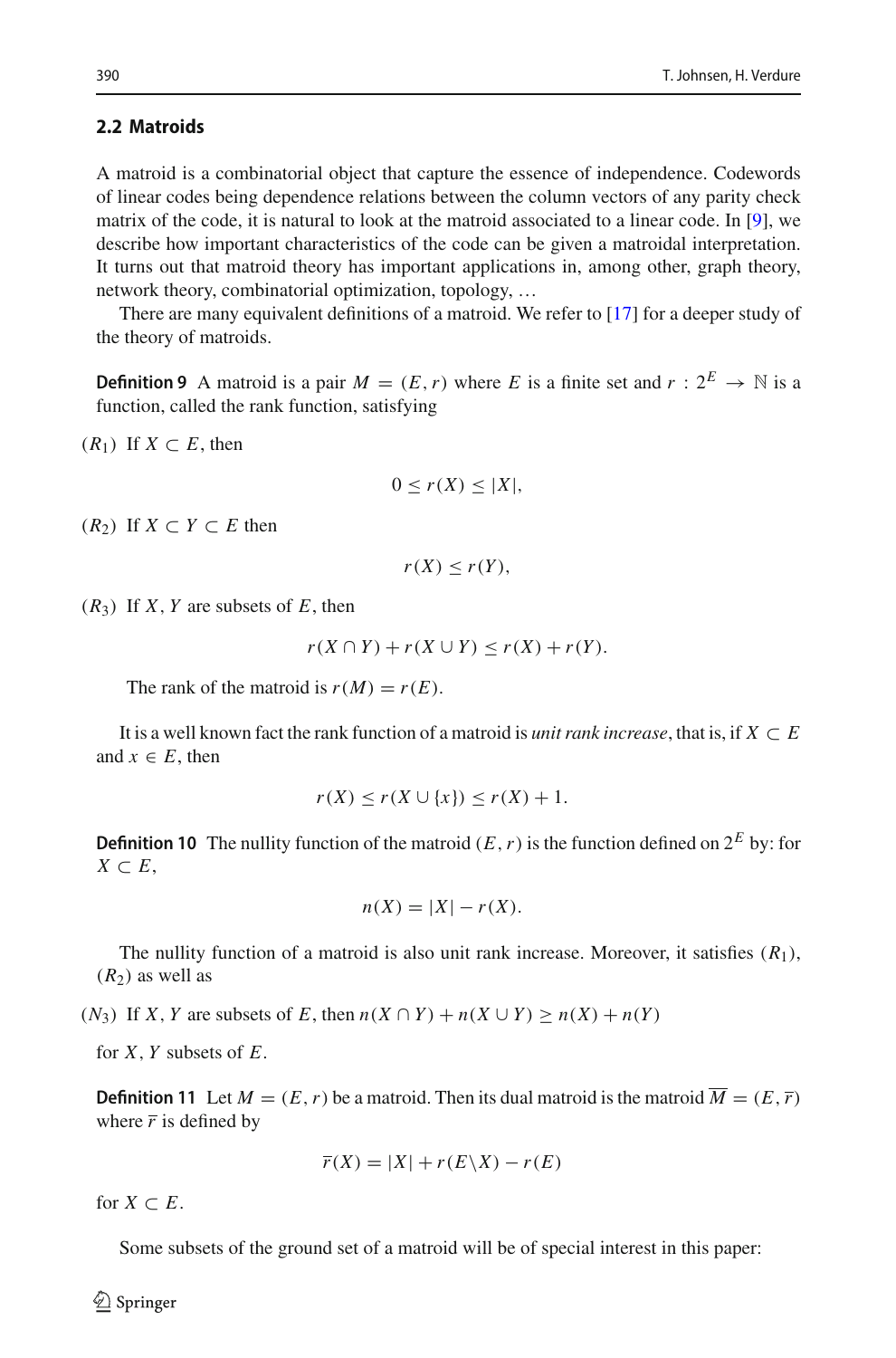**Definition 12** Let  $(E, r)$  be a matroid. A subset  $X \subset E$  is dependent if

 $n(X) > 0$ 

and independent if

$$
n(X)=0.
$$

A *circuit* is a inclusion minimal dependent set. We denote by *I* and *C* the sets of independent sets and circuits respectively.

For  $1 \leq i \leq |E| - r(M)$  will denote by  $\mathcal{N}_i$  the set

$$
\mathcal{N}_i = \{ X \subset E, \ n(X) = i \}
$$

and by  $N_i$  the inclusion minimal elements of  $N_i$ . It is clear that

$$
C=N_1.
$$

A *cycle* is an element of  $N_i$  for some *i*. Cycles can also be described as unions of circuits, and the nullity of the cycle is equal to the maximal number of non-redundant circuits in the cycle [\[9](#page-17-4)].

If *C* is a [*n*, *k*]-linear code given by a  $(n - k) \times n$  parity check matrix *H*, then we can associate to it a matroid  $M_C = (E, r)$ , where  $E = \{1, \ldots, n\}$  and if  $X \subset E$ , then

$$
r(X) = \text{rk}(H_X),
$$

where  $H_X$  is the column submatrix of  $H$  indexed by  $X$ . It can be shown that this matroid is independent of the choice of the parity check matrix of the code, and we may thus call it the matroid of *C*.

#### **2.3 Resolutions**

If  $M = (E, r)$  is a matroid, then  $(E, \mathcal{I})$  is naturally a simplicial complex (that is,  $\mathcal{I} \neq \emptyset$  and is closed under taking subsets). Let  $K$  be a field. We can associate to  $M$  a monomial ideal *IM* in  $S = \mathbb{K}[\{X_e\}_{e \in E}]$  defined by

$$
I_M =
$$

where  $X^{\sigma}$  is the monomial product of all  $X_e$  for  $e \in \sigma$ . This ideal is called the Stanley– Reisner ideal of *M* and the quotient  $S_M = S/I_M$  the Stanley–Reisner ring associated to *M*. We refer to [\[8](#page-17-10)] for the study of such objects. As described in [\[9\]](#page-17-4) the Stanley–Reisner ring has minimal  $\mathbb N$  and  $\mathbb N^n$ -graded free resolutions

$$
0 \leftarrow S_M \leftarrow S \leftarrow \bigoplus_{j \in \mathbb{N}} S(-j)^{\beta_{1,j}} \leftarrow \cdots \leftarrow \bigoplus_{j \in \mathbb{N}} S(-j)^{\beta_{|E|-r(M),j}} \leftarrow 0
$$

and

$$
0 \leftarrow S_M \leftarrow S \leftarrow \bigoplus_{\alpha \in \mathbb{N}^n} S(-\alpha)^{\beta_{1,\alpha}} \leftarrow \cdots \leftarrow \bigoplus_{\alpha \in \mathbb{N}^n} S(-\alpha)^{\beta_{|E|-r(M),\alpha}} \leftarrow 0.
$$

In particular the numbers  $\beta_{i,j}$  and  $\beta_{i,\alpha}$  are independent of the minimal free resolution, (and for a matroid also of the field  $K$ ) and are called respectively the N-graded and  $N^n$ -graded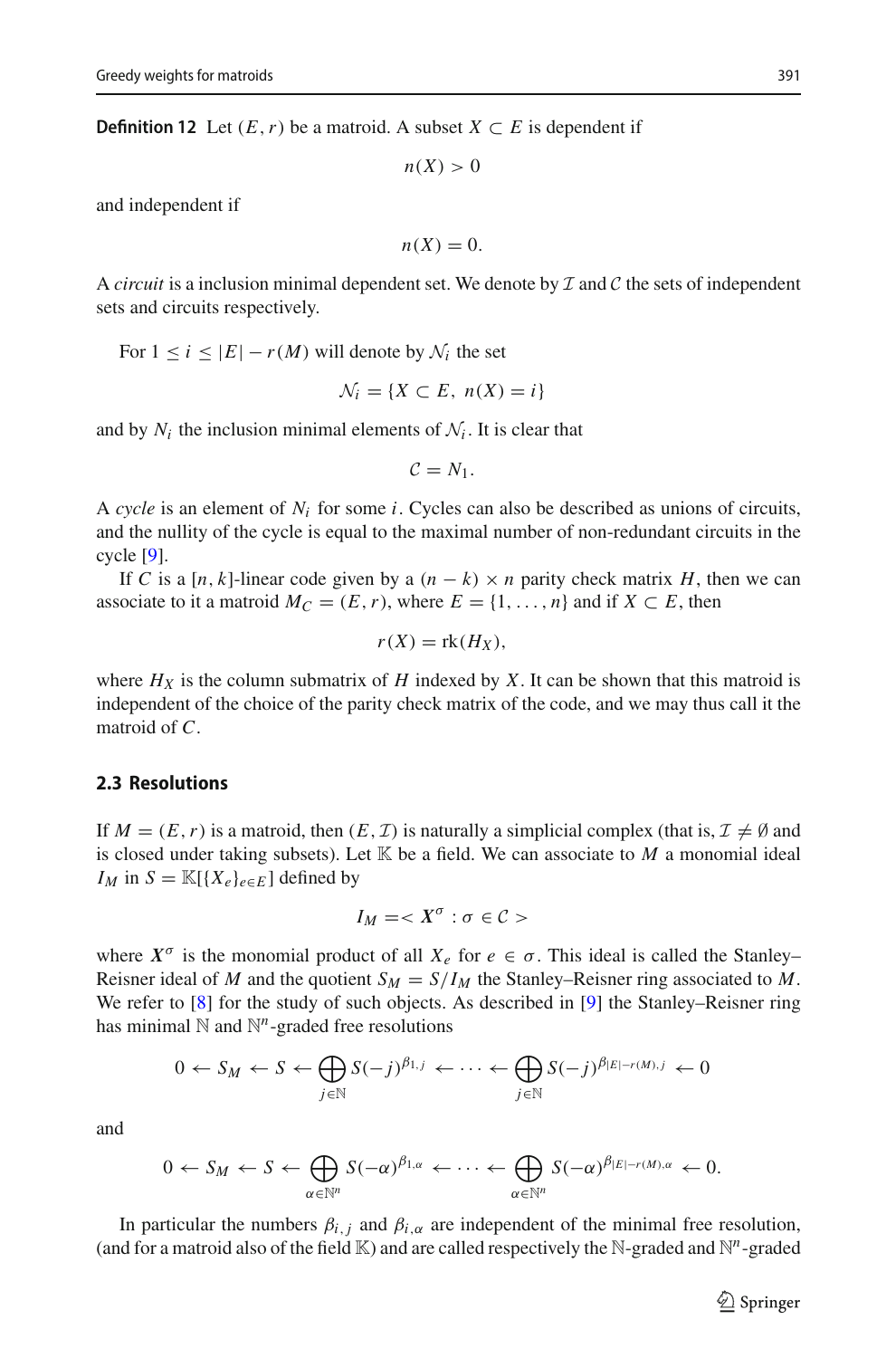Betti numbers of the matroid. Note also that if  $\alpha \notin \{0, 1\}^n$ , then  $\beta_{i,\sigma} = 0$  [\[15](#page-17-11), Corollary 1.40]. We have

$$
\beta_{i,j} = \sum_{wt(\alpha)=j} \beta_{i,\alpha}.
$$

We also note that  $\beta_{0.0} = 1$ .

<span id="page-5-3"></span>We will also frequently use  $([9, Theorem 1]$  $([9, Theorem 1]$  $([9, Theorem 1]$ , first part):

**Theorem 1** Let C be a [n, k]-code over  $\mathbb{F}_q$ . The N-graded Betti numbers of the matroid  $M_C$ *satisfy:*  $\beta_{i,j} \neq 0$  *if and only if there exists a member in*  $N_i$  *of cardinality j. In particular,*  $\beta_{i,X} \neq 0$  *if and only*  $X \in N_i$ *. Furthermore* 

$$
d_i = \min\{j : \beta_{i,j} \neq 0\}.
$$

*Remark 5* The fact that  $\beta_{i,X} \neq 0$  if and only  $X \in N_i$  is a consequence of the considerations on [\[21,](#page-18-4) p. 59], where one also relates these Betti numbers to Möbius numbers of related lattices of cycles.

#### <span id="page-5-0"></span>**3 Greedy weights for matroids**

We will now give definitions for greedy weights for matroids, and later show that greedy weights for linear codes and their associated matroids coincide. First, recall the definition for generalized Hamming weights for matroids, given in [\[12\]](#page-17-6):

**Definition 13** Let *M* be a matroid of rank  $n - k$  on a set of cardinality *n*. For  $1 \leq r \leq n - k$ ,

$$
d_r = \min\{|\sigma| : \sigma \in \mathcal{N}_r\} = \min\{|\sigma| : \sigma \in \mathcal{N}_r\}.
$$

<span id="page-5-1"></span>**Definition 14** Let *M* be a matroid on *n* elements of rank  $n - k$ . Let  $\Sigma$  be the set

$$
\Sigma = \{(\sigma_1, \ldots, \sigma_k) \in \mathcal{N}_1 \times \cdots \times \mathcal{N}_k | \sigma_1 \subsetneq \cdots \subsetneq \sigma_k \}.
$$

Let  $\overline{\Sigma}$  be the set

$$
\Sigma = \{e(S) = (|\sigma_1|, \ldots, |\sigma_k|): S = (\sigma_1, \ldots, \sigma_k) \in \Sigma\}.
$$

Then the (bottom-up) greedy weights  $(e_1, \ldots, e_k)$  of *M* are the

$$
(e_1,\ldots,e_k)=\min_{\mathrm{lex}}\overline{\Sigma}
$$

while the top-down greedy weights  $(\tilde{e}_1, \ldots, \tilde{e}_k)$  of *M* are

$$
(\tilde{e}_1,\ldots,\tilde{e}_k)=\min_{\text{revlex}}\overline{\Sigma}.
$$

<span id="page-5-2"></span>If  $S = (\sigma_1, \ldots, \sigma_k) \in \mathcal{N}_1 \times \cdots \times \mathcal{N}_k$  is such that  $e(S) = (e_1, \ldots, e_k)$  (resp.  $(\tilde{e}_1, \ldots, \tilde{e}_k)$ ), we say that  $\sigma_i$  *computes e<sub>i</sub>* (resp.  $\tilde{e}_i$ ).

**Definition 15** Let *M* be a matroid of rank  $n - k$  on a set of cardinality *n*, and let  $(d_1, \ldots, d_k)$ be its generalized Hamming weights. The CEZ greedy weights  $(g_1, \ldots, g_k)$  are defined as follows:

$$
g_1=d_1
$$

and for  $2 < r < k$ ,

 $g_r = \min\{|\sigma| : \sigma \in \mathcal{N}_r \text{ and } \exists \tau \in \mathcal{N}_{r-1} \text{ such that } \tau \subset \sigma \text{ and } |\tau| = d_{r-1}\}.$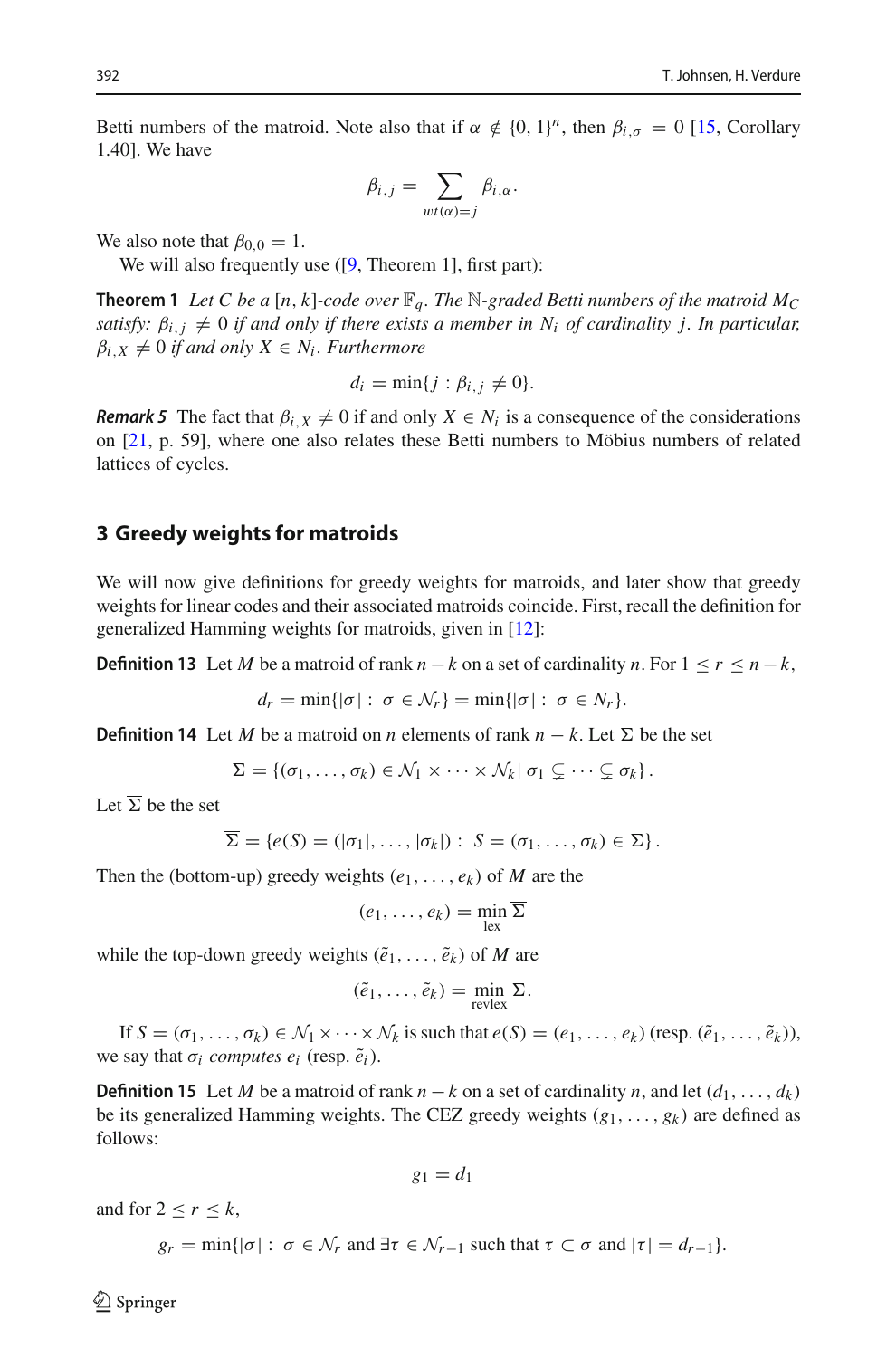<span id="page-6-0"></span>We say that  $\sigma \in \mathcal{N}_i$  *computes*  $g_i$  if it satisfies the conditions in the definition.

**Example 1** Let C be the [8, 4]-linear code over  $\mathbb{F}_3$  defined by the generator matrix

$$
G = \begin{bmatrix} 1 & 0 & 1 & 1 & 0 & 0 & 0 & 0 \\ 0 & 1 & 1 & 1 & 0 & 0 & 0 & 0 \\ 0 & 0 & 0 & 0 & 1 & 1 & 1 & 0 \\ 0 & 0 & 0 & 0 & 1 & 2 & 0 & 1 \end{bmatrix}.
$$

Its weights are

$$
(d_1, d_2, d_3, d_4) = (2, 4, 6, 8),
$$
  

$$
(e_1, e_2, e_3, e_4) = (g_1, g_2, g_3, g_4) = (2, 4, 7, 8)
$$

and

 $(\tilde{e}_1, \tilde{e}_2, \tilde{e}_3, \tilde{e}_4) = (3, 4, 6, 8).$ 

As a consequence of the unique rank increase of the nullity function, both the bottom up and the top down greedy weights are strictly increasing sequences. The CEZ greedy weights  $g_i$  are not necessary monotonous, as the following example shows.

**Example 2** Let *M* on  $E = \{1, \ldots, 23\}$  whose circuits are the following: all the subsets of  $\{13, \ldots, 23\}$  of cardinality 9 together with  $\{1, \ldots, 8\}$ ,  $\{5, \ldots, 12\}$  and  $\{1, 2, 3, 4, 9, 10, 11, 12\}$ . This is a matroid of rank 18. Then,

$$
(d_1, d_2, d_3, d_4, d_5) = (8, 10, 11, 19, 23),
$$
  
\n
$$
(e_1, e_2, e_3, e_4, e_5) = (8, 12, 21, 12, 23),
$$
  
\n
$$
(e_1, e_2, e_3, e_4, e_5) = (10, 11, 12, 19, 23),
$$
  
\n
$$
(g_1, g_2, g_3, g_4, g_5) = (8, 12, 11, 19, 23).
$$



Its associated matroid, that is, the matroid whose circuits correspond to cycles of the graph, is a matroid on the set of its 25 edges, and rank 21. The generalized Hamming weights of the matroid are

$$
(d_1, d_2, d_3, d_4) = (6, 12, 18, 25).
$$

The greedy weights are

$$
(e_1, e_2, e_3, e_4) = (6, 13, 21, 25),
$$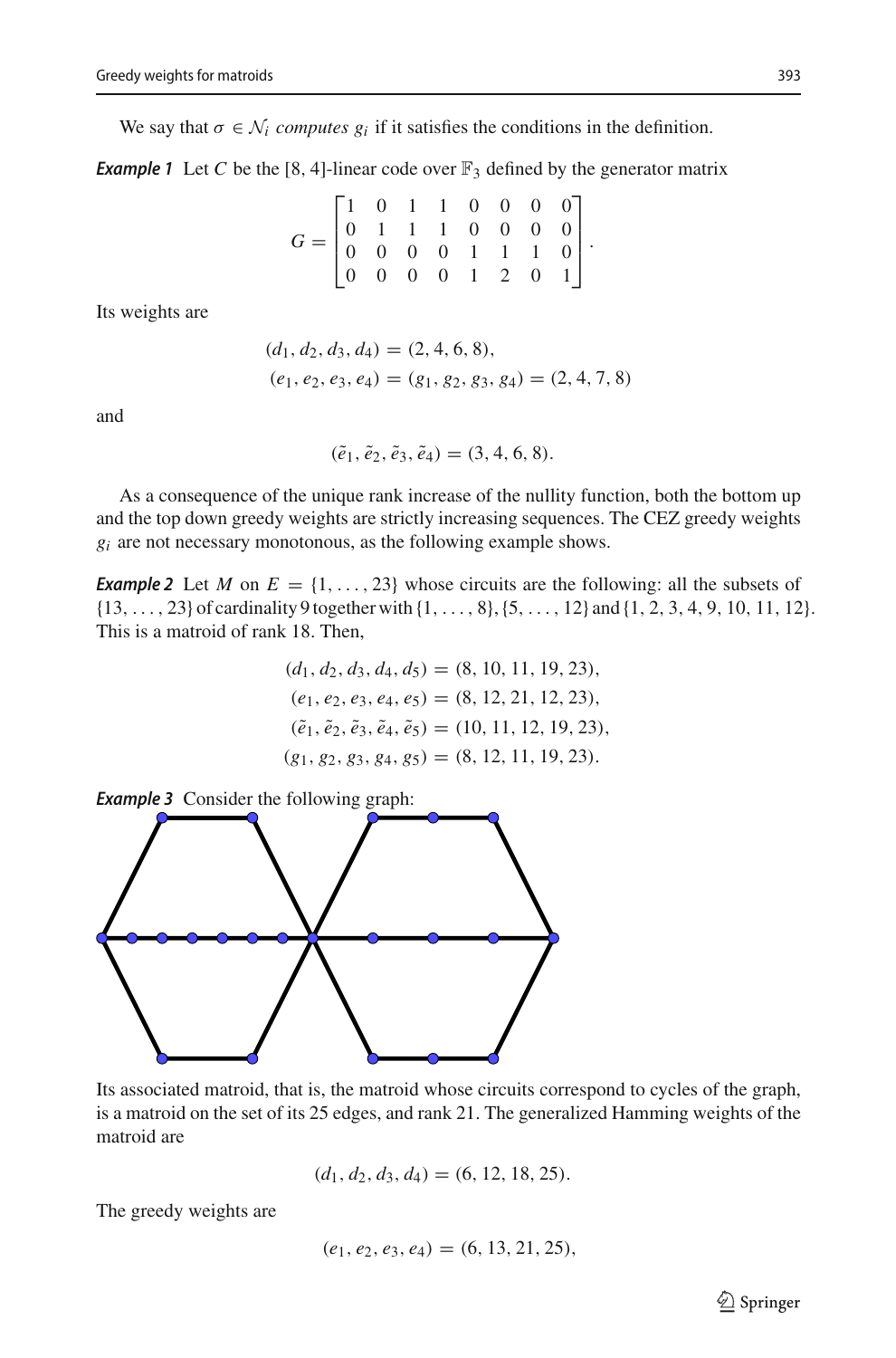$$
(\tilde{e}_1, \tilde{e}_2, \tilde{e}_3, \tilde{e}_4) = (8, 12, 18, 25),
$$
  

$$
(g_1, g_2, g_3, g_4) = (6, 13, 18, 25).
$$

The weight  $d_2$  corresponds to the minimum support of the union of two different cycles (the right part of the graph), while the weight  $e_2$  corresponds to the minimum cardinality of the support of the union of two different cycles, where one of the cycles is a cycle of minimal length (the left part of the graph, since the only cycle of minimal length is the hexagon on the left part). See also [\[14\]](#page-17-12) for the computation of generalized Hamming weights of (signed) graphs.

<span id="page-7-0"></span>In Definitions [14](#page-5-1) and [15,](#page-5-2) we could actually have asked the subsets to be in  $N_i$ , not just  $N_i$ , as the following proposition shows:

**Proposition 1** Let M be a matroid of rank  $n - k$  on a set of cardinality n. Let  $\Sigma'$  be the set

$$
\Sigma' = \{(\sigma_1, \ldots, \sigma_k) : \sigma_1 \subsetneq \cdots \subsetneq \sigma_k \text{ and } \sigma_i \in N_i, \forall i\}.
$$

*Then we have the following:*

$$
(e_1, \ldots, e_k) = \min_{\substack{\text{lex}}} \{e(S) : S \in \Sigma'\},
$$
  

$$
(\tilde{e}_1, \ldots, \tilde{e}_k) = \min_{\substack{\text{revlex}}} \{e(S) : S \in \Sigma'\},
$$

*and for all*  $2 < i < k$ ,

 $g_i = \min\{|\sigma| : \sigma \in N_i \text{ and } \exists \tau \in N_{i-1} \text{ such that } \tau \subset \sigma \text{ and } |\tau| = d_{i-1}\}.$ 

*Proof* The first and third assertions rely on the same observation. We will thus only treat the first assertion. It is clear that

$$
\min_{\text{lex}}\{e(S): S \in \Sigma'\} \geq_{\text{lex}} (e_1, \ldots, e_k).
$$

Now, let  $S = (\sigma_1, \ldots, \sigma_k) \in \Sigma$  such that

$$
e(S) = (e_1, \ldots, e_k) = \min_{\mathrm{lex}} \{e(S) : S \in \Sigma\}.
$$

We will show that  $\sigma_i \in N_i$  for all *i*. If not, let *i* be the smallest index for which this is not true. By definition of  $N_1$  and the lexicographic order,  $i > 1$ . Since  $\sigma_i \notin N_i$ , this means that there exists  $\tau \subsetneq \sigma_i$  such that  $n(\tau) = i$ . Obviously,  $\sigma_{i-1} \not\subset \tau$  otherwise, replacing  $\sigma_i$  by  $\tau$  in the sequence *S*, we would get a chain of sets that would contradict the minimality of  $e(S)$  for the lex ordering. Thus, we can find  $x \in \sigma_{i-1} - \tau$ . Without loss of generality, we can suppose that  $\tau = \sigma_i - \{x\}$ . Consider then  $\rho = \sigma_{i-1} - \{x\}$ . By minimality of  $\sigma_{i-1}$  in the set of subsets with nullity  $i - 1$ , and by the unique rank increase property of *n*,  $n(\rho) = i - 2$ . Then, by  $(N_3)$ :

$$
2i - 2 = n(\rho) + n(\sigma_i) = n(\sigma_{i-1} \cap \tau) + n(\sigma_{i-1} \cup \tau) \ge n(\sigma_{i-1}) + n(\tau) = 2i - 1,
$$

which is absurd. Thus, all elements in  $S$  are in  $N_i$ , and the first assertion is proved. The second assertion is easier to prove since we don't have any bottom constraints. Again, it is clear that

$$
\min_{\text{revlex}} \{e(S): S \in \Sigma'\} \geq_{\text{lex}} (\tilde{e}_1, \ldots, \tilde{e}_k).
$$

For the contrary, let  $S = (\sigma_1, \ldots, \sigma_k) \in \Sigma$  such that

$$
e(S) = (\tilde{e}_1, \dots, \tilde{e}_k) = \min_{\text{revlex}} \{e(S) : S \in \Sigma\}.
$$

 $\mathcal{L}$  Springer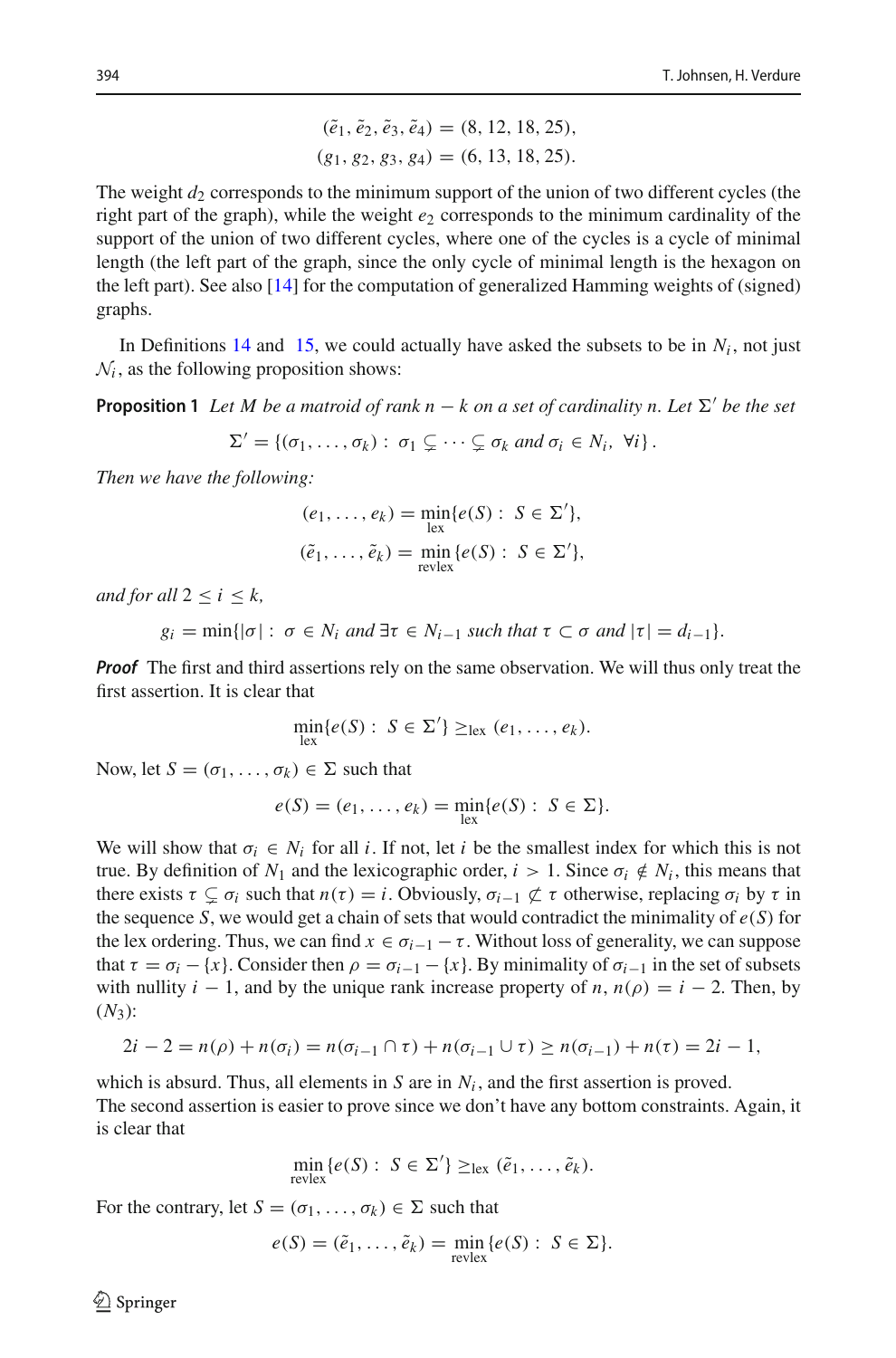Assume that there exists an index *i* such that  $\sigma_i \notin N_i$ . Let  $\tau_i \subsetneq \sigma_i$  such that  $\tau_i \in N_i$ , and take recursively for  $j < i$  any  $\tau_j \subset \tau_{j+1}$  such that  $n(\tau_j) = j$ . This can always be done by the unique rank increase property of *n*. Then the sequence  $S' = (\tau_1, \ldots, \tau_i, \sigma_{i+1}, \ldots, \sigma_k) \in \Sigma$ , and by construction,

$$
e(S') <_{\text{revlex}} e(S),
$$

which is absurd. This in turn shows that

$$
\min_{\text{revlex}} \{e(S) : S \in \Sigma'\} \leq_{\text{lex}} (\tilde{e}_1, \dots, \tilde{e}_k).
$$

**Remark 6** The set  $\Sigma'$  appearing in Proposition [1](#page-7-0) is the set of maximal chains in the poset of cycles for the matroid. Taking complements, this is the poset of flats of the dual matroid. If  $d^{\perp} \geq 3$ , then this poset is a geometric lattice with atoms of cardinality 1. Then the cardinalities  $c_f$  of the flats, and hence all the cardinalities  $n - c_f$  of the cycles  $\sigma$  of the matroid, can be given a purely lattice-theoretical interpretation in terms of atoms. Hence it is possible to reformulate Proposition [1](#page-7-0) by lattice-theoretical invariants.

<span id="page-8-0"></span>**Corollary 1** *Let M be a matroid of rank n* − *k on a set of cardinality n. For*  $1 \le i \le k$ ,

$$
X \subset E
$$
 is a (top-down, bottom-up, CEZ) i-greedy subcode  $\Rightarrow \beta_{i,X} \neq 0$ 

*and*

$$
g_i, e_i, \tilde{e}_i \in \{j | \beta_{i,j} \neq 0\}.
$$

*Proof* In the proof above, we showed that any subset that computes a greedy-weight is a cycle. This is then a direct consequence of Theorem [1.](#page-5-3)

#### **3.1 Wei duality of greedy weights**

If *M* is a matroid, then it is proved in [\[12](#page-17-6)] that the weight hierarchy of the matroid and its dual satisfy Wei duality, that is

$$
\{d_1, \ldots, d_k\} \cup \{n+1-\overline{d}_1, \ldots, n+1-\overline{d}_{n-k}\} = \{1, \ldots, n\},\
$$

where  $\overline{d}_i$  denotes the *i*th generalized Hamming weight of  $\overline{M}$ . This result is a generalization of duality for linear codes proved by Wei [\[22](#page-18-3)]. In his doctoral thesis [\[19](#page-18-2)], Schaathun proves a Wei duality for greedy weights for linear codes, namely that

$$
\{e_1,\ldots,e_k\}\cup\{n+1-\overline{\tilde{e}}_1,\ldots,n+1-\overline{\tilde{e}}_{n-k}\}=\{1,\ldots,n\}.
$$

In this section, we will prove that his result extends to matroids. As opposed to [\[12\]](#page-17-6), our proof is constructive, in the sense that we exhibit an element in  $\Sigma'(M)$  that computes the greedy weights of the dual matroid. Before doing so, if  $S = (\sigma_1, \ldots, \sigma_k) \in \Sigma$ , we define  $\delta(S)$  in the following (not unique) way: consider a maximal chain

$$
\emptyset \subsetneq \rho_1 \subsetneq \cdots \subsetneq \rho_n = E
$$

that contains all the  $E - \sigma_i$  for  $1 \le i \le k$ . Obviously, we have  $|\rho_i| = i$  for every  $1 \le i \le n$ . Then  $\delta(S)$  is the chain  $\tau_1 \subsetneq \cdots \subsetneq \tau_{n-k}$  obtained by removing all the subsets of cardinality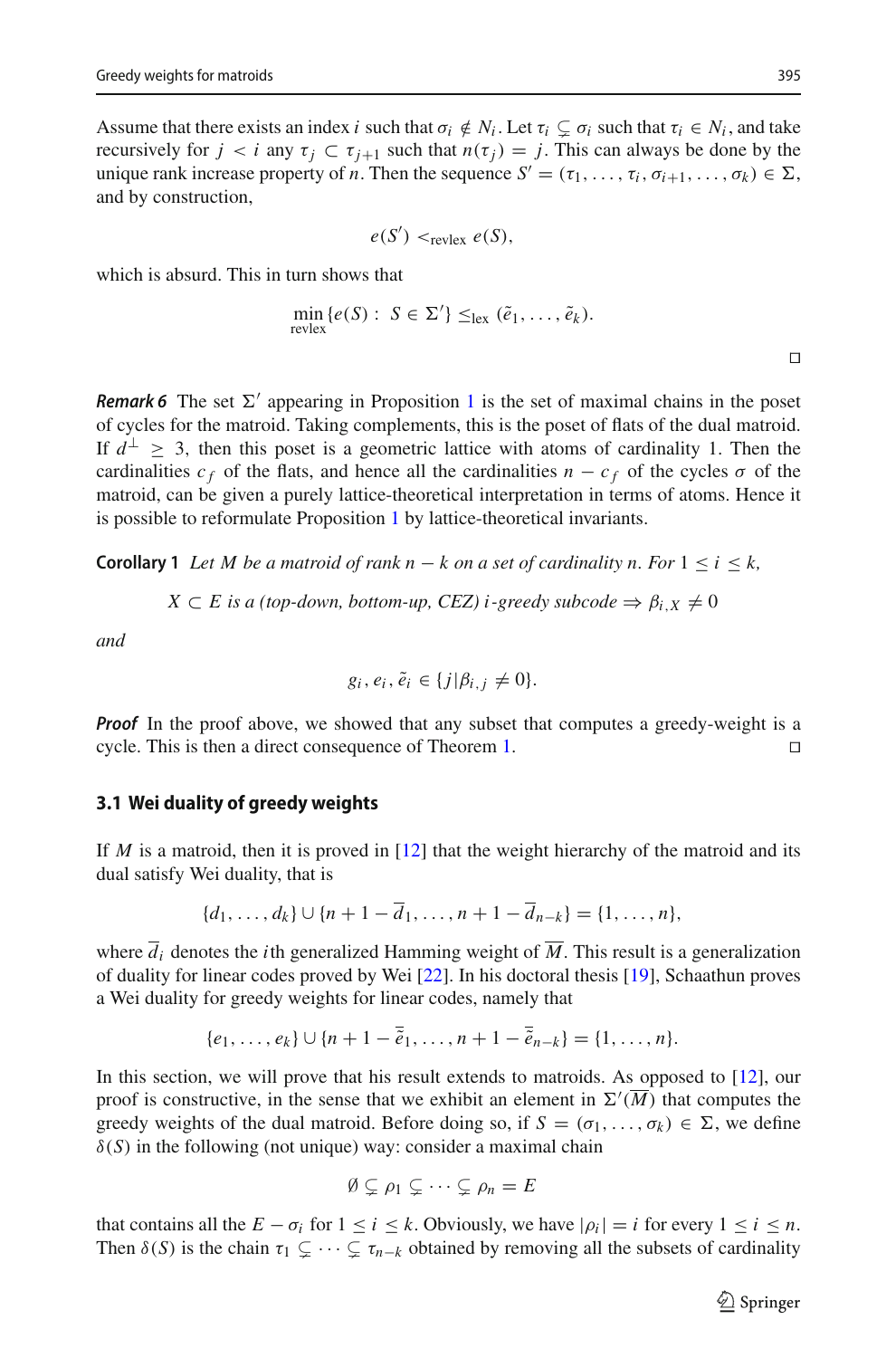$n - |\sigma_i| + 1$ . Even if this is not uniquely defined, the set  $\overline{\delta}(S) = {|\tau_1|, \ldots, |\tau_{n-k}|}$  is, since we have

$$
\overline{\delta}(S) = \{1, \ldots, |E|\} - \{n+1 - |\sigma_i| : 1 \le i \le k\}.
$$

In particular, we have, with a slight abuse of notation,

$$
\overline{\delta}\delta S = e(S) = \{|\sigma_1|, \ldots, |\sigma_k|\}.
$$

<span id="page-9-0"></span>Denote by  $\overline{n}$  the nullity function of  $\overline{M}$ .

**Lemma 1** *Let*  $S = (\sigma_1, \ldots, \sigma_k)$  *be a tower that computes the bottom up greedy weights of M*, and let  $\delta(S) = (\tau_1 \ldots, \tau_{n-k})$ *. Then for all*  $1 \leq i \leq n-k$ *,* 

 $\overline{n}(\tau_i) = i$ .

*Proof* Using the notation from the definition of  $\delta(S)$ , we have for every *i* the chain

$$
E - \sigma_{i+1} = \rho_j \subsetneq \cdots \subsetneq \rho_{j+s} = E - \sigma_i
$$

where  $j = n - |\sigma_{i+1}|$  and  $s = |\sigma_{i+1}| - |\sigma_i|$ . From the duality formula for the rank functions and nullity functions, we get that, since  $n(\sigma_t) = t$ ,

$$
\overline{n}(E - \sigma_{i+1}) = k + i + 1 - |\sigma_{i+1}|
$$

while

$$
\overline{n}(E-\sigma_i)=k+i-|\sigma_i|.
$$

Since  $\bar{n}$  is unit rank increase, this means that all  $\bar{n}(\rho_{j+t})$  are distinct, except for 2 of them, and that they span the set  $\{k+i+1-|\sigma_{i+1}|,\ldots,k+i-|\sigma_{i}|\}$ . We show now that  $\overline{n}(\rho_i) = \overline{n}(\rho_{i+1}).$ Since both set differ by just 1 element, we have either  $\overline{n}(\rho_i) = \overline{n}(\rho_{i+1})$  or  $\overline{n}(\rho_i) = \overline{n}(\rho_{i+1})$ 1. Suppose the latter occurs. Then,

$$
n(\sigma_{i+1}) = n(E - \rho_j) = n - k - |\rho_j| + \overline{n}(\rho_j) = n(E - \rho_{j+1}).
$$

Since

 $\sigma_i \subsetneq E - \rho_{j+1} \subsetneq E - \rho_j = \sigma_{i+1}$ 

(the first strict inclusion coming from the fact that  $n(\sigma_i) = n(\sigma_{i+1}) - 1 = n(E - \rho_{i+1}) - 1$ ), the tower

$$
\sigma_1 \subsetneq \cdots \subsetneq \sigma_i \subsetneq E - \rho_{j+1} \subsetneq \sigma_{i+2} \cdots \subsetneq \sigma_k \in \Sigma
$$

and the *k*-tuple formed by the cardinalities of the elements of the tower is strictly lower for the lex order than  $(e_1, \ldots, e_k)$  which is absurd.

<span id="page-9-1"></span>**Lemma 2** *Let*  $S, S' \in \Sigma$ *. Then* 

$$
e(S) <_{\text{lex}} e(S') \Leftrightarrow e(\delta(S)) <_{\text{revlex}} e(\delta(S')).
$$

*Proof* Write  $S = (\sigma_1, \ldots, \sigma_k)$ ,  $S' = (\sigma'_1, \ldots, \sigma'_k)$ ,  $\delta(S) = (\tau_1, \ldots, \tau_{n-k})$  and  $\delta(S') =$  $(\tau'_1, \ldots, \tau'_{n-k})$ . By hypothesis, there exists an  $1 \leq i \leq k$  such that for all  $1 \leq j < i$ ,  $|\sigma_j| = |\sigma'_j|$  while  $|\sigma_i| < |\sigma'_i|$ . In our definition of  $\delta$  above (and we keep the notation, using  $\rho_s$  and  $\rho'_s$  for *S* and *S'* respectively) this means that for  $l \ge n - |\sigma_i| - k + i + 1$ ,

$$
|\tau_l|=|\tau'_l|
$$

 $\circledcirc$  Springer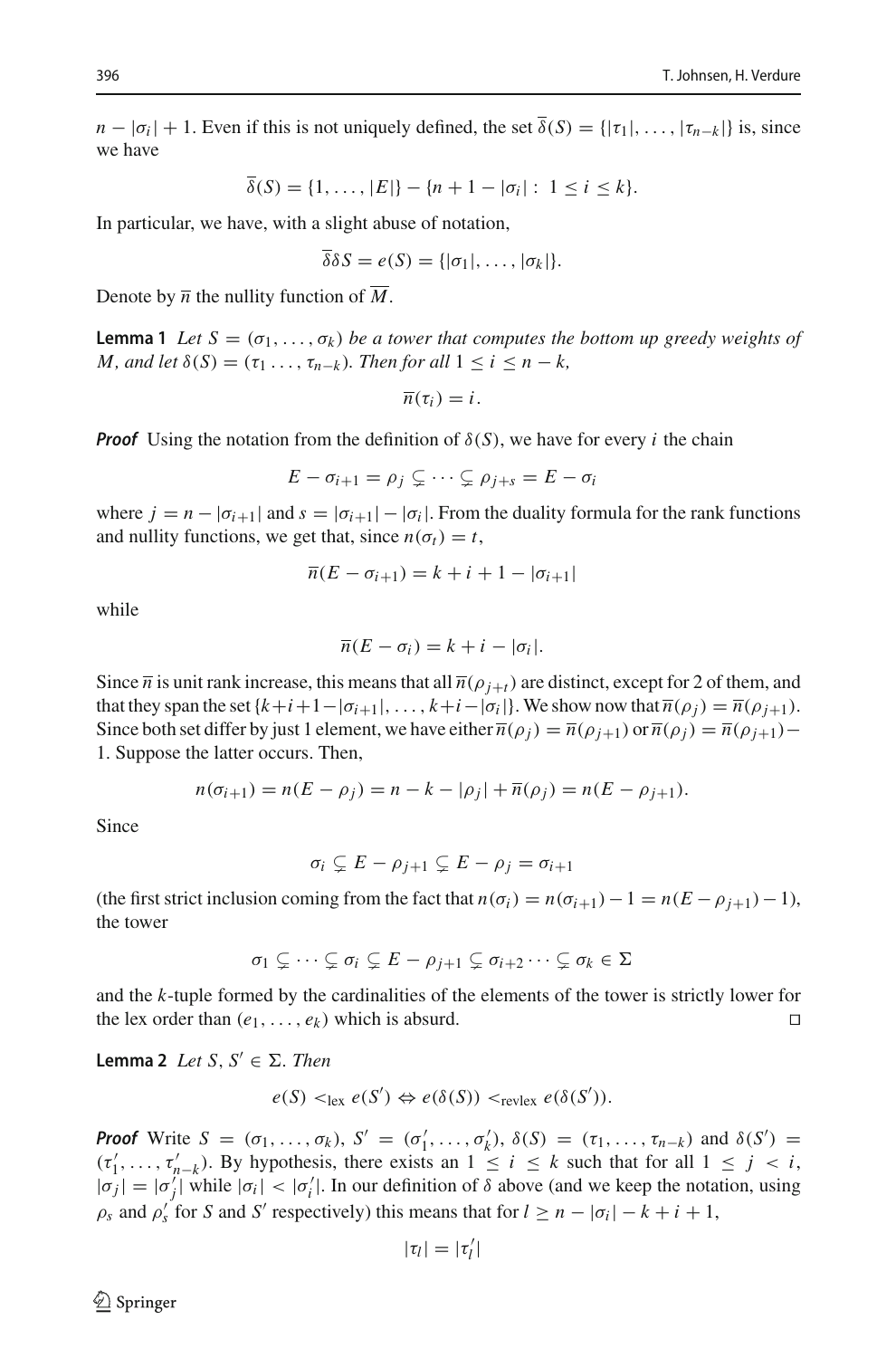while

$$
\left|\tau_{n-|\sigma_i|-k+i}\right|<\left|\tau'_{n-|\sigma_i|-k+i}\right|=n-|\sigma_i|+1,
$$

that is

$$
e(\delta(S)) <_{\text{revlex}} e(\delta(S'))
$$

The other way is done in a similar way, noticing that  $e\delta\delta(S) = \overline{\delta}\delta(S) = e(S)$ .

<span id="page-10-0"></span>We then obtain the following analogue of  $[19,$  Theorem 10.2], where one showed Wei duality for greedy weights of linear codes:

**Theorem 2** *Let M be a matroid of rank k on a ground set E of cardinality n. Then*

$$
\{e_1, \ldots, e_k\} \cup \{n+1-\overline{e}_1, \ldots, n+1-\overline{e}_{n-k}\} = \{1, \ldots, n\}.
$$

*Proof* Let  $S \in \Sigma$  such that  $e(S) = (e_1, \ldots, e_k)$  $e(S) = (e_1, \ldots, e_k)$  $e(S) = (e_1, \ldots, e_k)$ . Consider  $T = \delta(S)$ . By Lemma 1, we know that  $T \in \Sigma(\overline{M})$ , and thus

$$
e(T) \geq_{\text{revlex}} (\overline{\tilde{e}}_1, \ldots, \overline{\tilde{e}}_{n-k}).
$$

If this is not an equality, let  $T' \in \Sigma(M)$  such that  $e(T') = (\tilde{e}_1, \ldots, \tilde{e}_{n-k})$ . Then by Lemma [2](#page-9-1) and the fact that  $e\delta\delta(T) = e(T)$ , we get that

$$
e(S) >_{\text{lex}} e(\delta(T)) \geq_{\text{lex}} (e_1, \ldots, e_k) = e(S)
$$

which is absurd.  $\square$ 

#### **3.2 Greedy weights of codes and matroids**

In for example [\[1](#page-17-2)[,3](#page-17-7)[–7](#page-17-1)[,18](#page-18-0)[–20\]](#page-18-1) one describes and treats greedy weights of linear codes *C* over finite fields in various ways. In this part, we will show that the greedy weights for codes and their associated matroids coincide. We start with some lemmas:

**Lemma 3** *Let C be a* [*n*, *k*]*-code, M its associated matroid and X* ⊂ {1,..., *n*}*. Consider the subcode*

$$
C(X) = \{ w \in C | \operatorname{Supp}(w) \subset X \} \subset C.
$$

*Then*

$$
\dim C(X) = n(X) = n(\text{Supp}(C(X))).
$$

*Proof* The first equality is an easy consequence from the fact that  $C(X) = \text{ker } G_{E-X}$ , and a rewriting of the rank-nullity theorem using the relation between the rank of the matroid and its dual. Moreover, the dimension of the relations between the columns of *H* indexed Supp $(C(X))$  is  $n(X)$ , that is,

$$
n(\text{Supp}(C(X))) = n(X).
$$

 $\Box$ 

<span id="page-10-1"></span>**Theorem 3** *The greedy weights of a* [*n*, *k*]*-linear code C and those of its associated matroid M coincide.*

 $\circled{2}$  Springer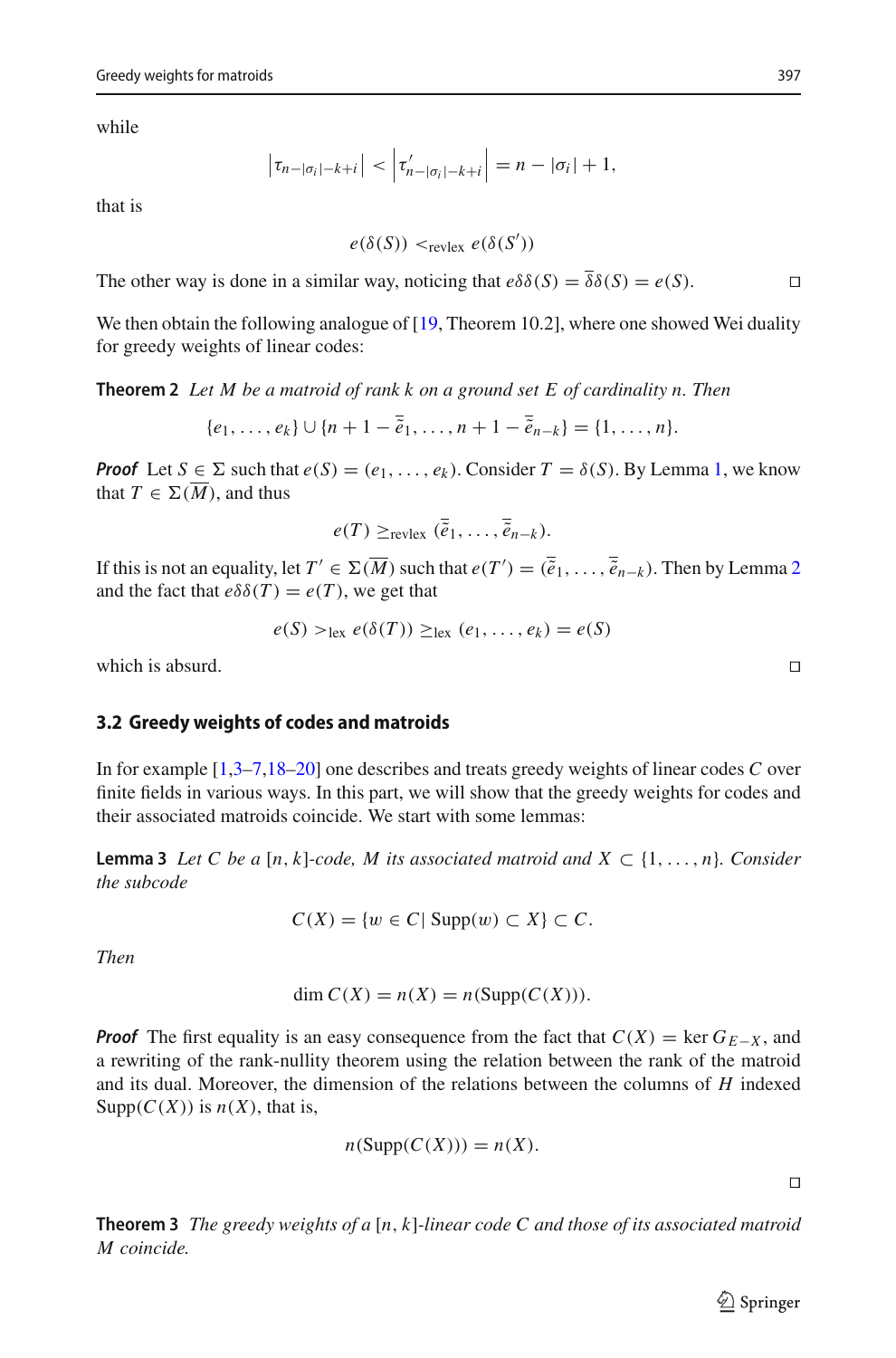*Proof* Let first  $S = \sigma_1 \subset \cdots \subset \sigma_k \in \Sigma$  be such that  $e(S) = (e_1(M), \ldots, e_k(M))$ , and let  $D_i = C(\sigma_i)$ . Then dim  $D_i = n(\sigma_i) = i$  and  $D_1 \subset \cdots \subset D_k$ . We always have Supp $(D_i) \subset$  $\sigma_i$ , which shows that

$$
(e_1(C),\ldots,e_k(C))\leq_{\text{lex}} (e_1(M),\ldots,e_k(M)).
$$

For the converse, let  $D_1 \subset \cdots \subset D_k$  be subcodes of C with dim  $D_i = i$  and  $wt(D_i) = e_i(C)$ . Let  $\sigma_i = \text{Supp}(D_i)$ . Of course

$$
\sigma_1\subset\cdots\subset\sigma_k,
$$

and since  $D_i \subset C(\sigma_i)$ , we always have

$$
n(\sigma_i) = \dim C(\sigma_i) \ge \dim D_i = i.
$$

We claim that there is equality. If not, let *i* be minimal such that  $n(\sigma_i) > i$ . Then, there exists  $\tau$  with  $n(\tau) = i$  such that  $\sigma_{i-1} \subsetneq \tau \subsetneq \sigma_i$  (take  $\sigma_0 = \emptyset$  in the case  $i = 1$ ), and let  $D'_i = C(\tau)$ . Clearly

$$
D_1\subset\cdots D_{i-1}\subset D'_i
$$

and dim  $D'_i = n(\tau) = i$ . This would give rise to a tower of subcodes

$$
D_1 \subset \cdots D_{i-1} \subset D'_i \subset \cdots \subset D'_k
$$

with dim  $D'_j = j$  for  $i \leq j \leq k$  that would contradict the minimality of  $(e_1(C), \ldots, e_k(C))$ for the lexicographic order. This shows that

$$
(e_1(C),\ldots,e_k(C))\geq_{\text{lex}} (e_1(M),\ldots,e_k(M)).
$$

The proofs for top-down and CEZ greedy weights are done in a similar way.

Theorem [3](#page-10-1) is a generalization of Wei duality for linear codes as presented in [\[19](#page-18-2)]. From [\[17,](#page-17-9) Theorem 2.2.8], the matroid associated to the dual of linear code is precisely the dual of the matroid of the linear code in question

#### <span id="page-11-0"></span>**4 Greedy weights and resolutions of Stanley–Reisner rings**

Let *M* be a matroid of rank *n* −*k* over a finite set *E* of cardinality *n* (for example the matroid associated to a  $[n, k]$ -linear code). As seen in Corollary [1,](#page-8-0) the sets that compute the different greedy weights are to be found in the sets that have non-zero Betti numbers. Together with the main result from [\[9](#page-17-4)], this suggests that all information about various kinds of greedy weights might be encoded in minimal free resolutions of the associated Stanley–Reisner ring. This is what we will look into in the first part of this section. In the second part, we will look into the concept of chained codes and matroids.

#### **4.1 Greedy weights from strands**

In the rest of this section, if *M* is a matroid on the finite set *E* of cardinality *n*, then *S* denotes the polynomial ring  $\mathbb{K}[e, e \in E]$ . This ring is naturally  $\mathbb{N}^n$  and  $\mathbb{N}$  graded.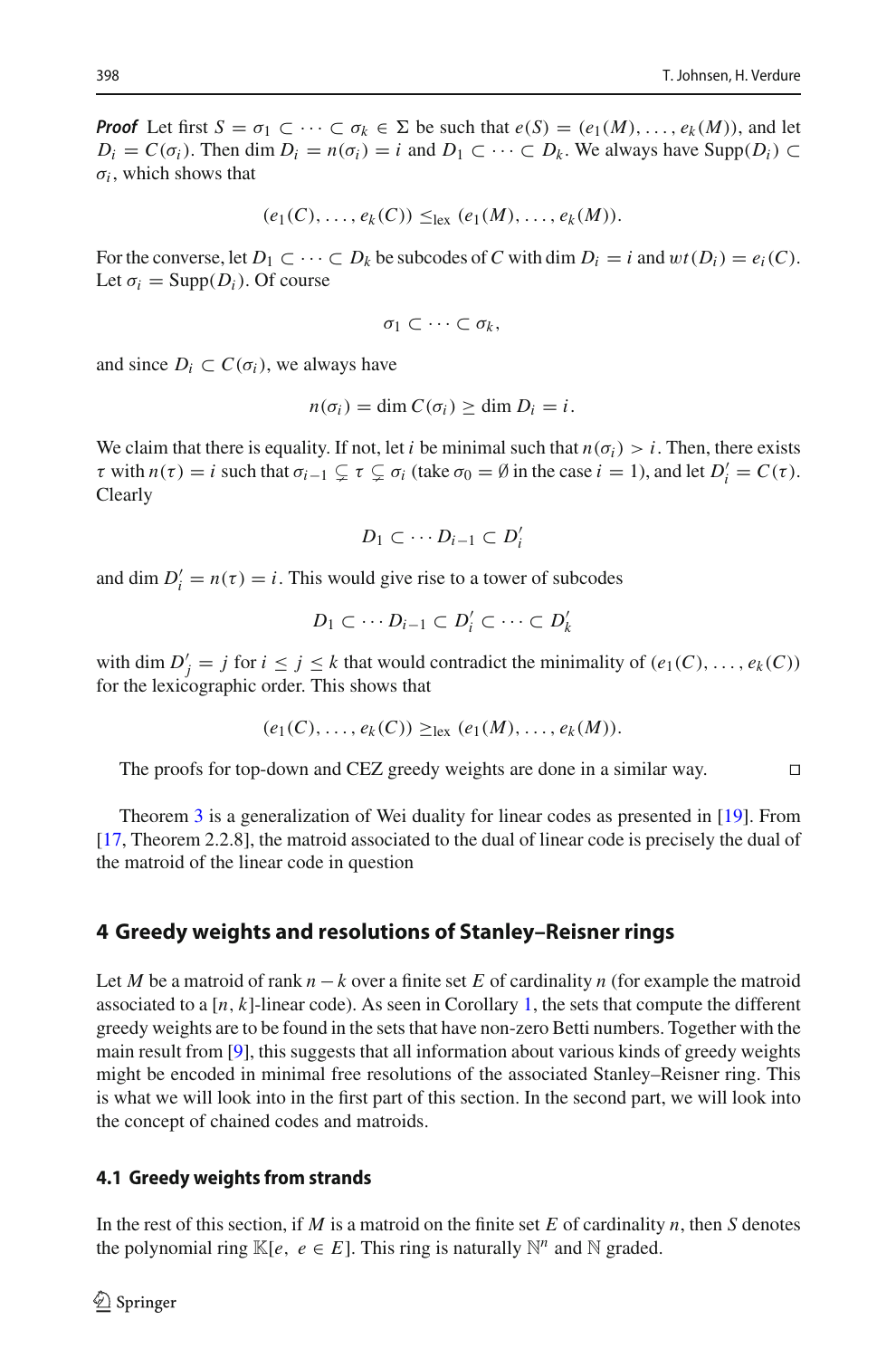#### **Definition 16** Let

$$
f: \bigoplus_{\sigma \in \mathbb{N}^n} S(-\sigma)^{a_{\sigma}} \to \bigoplus_{\sigma \in \mathbb{N}^n} S(-\sigma)^{b_{\sigma}}
$$

and  $\rho, \mu \in \mathbb{N}^n$ . Then

$$
f_{\rho,\mu}:S(-\rho)^{a_{\rho}}\hookrightarrow\bigoplus_{\sigma\in\mathbb{N}^n}S(-\sigma)^{a_{\sigma}}\rightarrow\bigoplus_{\sigma\in\mathbb{N}^n}S(-\sigma)^{b_{\sigma}}\twoheadrightarrow S(-\mu)^{b_{\mu}}.
$$

Similarly, in the N-graded context, let

$$
g: \bigoplus_{i \in \mathbb{N}} S(-i)^{a_i} \to \bigoplus_{i \in \mathbb{N}} S(-i)^{b_i}
$$

and *p*,  $q \in \mathbb{N}$ . Then

$$
g_{p,q}: S(-p)^{a_p} \hookrightarrow \bigoplus_{i \in \mathbb{N}} S(-i)^{a_i} \to \bigoplus_{i \in \mathbb{N}} S(-i)^{b_i} \twoheadrightarrow S(-q)^{b_q}.
$$

In both cases, the leftmost map is the inclusion map, while the rightmost map is the natural projection.

We are now able to define the strands of a resolution.

**Definition 17** Let *M* be a matroid of rank  $n - k$  on a finite set of cardinality *n*. If

$$
0 \leftarrow S_M \stackrel{f_0}{\leftarrow} S \stackrel{f_1}{\leftarrow} \bigoplus_{j \in \mathbb{N}} S(-j)^{\beta_{1,j}} \stackrel{f_2}{\leftarrow} \cdots \stackrel{f_k}{\leftarrow} \bigoplus_{j \in \mathbb{N}} S(-j)^{\beta_{k,j}} \leftarrow 0
$$

is a N-graded resolution, and if  $h = (h_1, \ldots, h_k) \in \mathbb{N}^k$ , the *h*-strand of the resolution is the sequence

 $(f_{1,0,h_1}, f_{2,h_1,h_2}, \ldots, f_{k,h_{k-1},h_k}).$ 

The strand of the resolution is the *h*-strand with  $h = (d_1 \ldots, d_k)$ . If

$$
0 \leftarrow S_M \stackrel{\phi_0}{\leftarrow} S \stackrel{\phi_1}{\leftarrow} \bigoplus_{\sigma \in \mathbb{N}^n} S(-j)^{\beta_{1,\sigma}} \stackrel{\phi_2}{\leftarrow} \cdots \stackrel{\phi_k}{\leftarrow} \bigoplus_{\sigma \in \mathbb{N}^n} S(-j)^{\beta_{k,\sigma}} \leftarrow 0
$$

is a  $\mathbb{N}^n$ -graded resolution, and if  $\sigma = (\sigma_1, \ldots, \sigma_k) \in (\mathbb{N}^n)^k$ , the  $\sigma$ -strand of the resolution is the sequence

$$
(\phi_{1,(0...,0),\sigma_1},\phi_{2,\sigma_1,\sigma_2},\ldots,\phi_{k,\sigma_{k-1},\sigma_k}).
$$

We have already mentioned that  $\beta_{i,\sigma} \neq 0 \Rightarrow \sigma \in \{0, 1\}^n$ . In the sequel, we will therefore identify elements of  $\{0, 1\}^n$  with subsets of  $E = \{1, \ldots, n\}$ . The main theorem of this section, will be a consequence of the following lemma.

**Lemma 4** *Let M be a matroid of rank n* − *k on a set E of cardinality n. Let*

$$
0 \leftarrow S_M \stackrel{\phi_0}{\leftarrow} S \stackrel{\phi_1}{\leftarrow} \bigoplus_{\alpha \in \mathbb{N}^n} S(-\alpha)^{\beta_{1,\alpha}} \stackrel{\phi_2}{\leftarrow} \cdots \stackrel{\phi_k}{\leftarrow} \bigoplus_{\alpha \in \mathbb{N}^n} S(-\alpha)^{\beta_{k,\alpha}} \leftarrow 0
$$

*be any minimal* N*<sup>n</sup> graded resolution of its Stanley–Reisner ring. Let* ρ,μ *be two subsets of E. Then*

$$
\phi_{l,\rho,\mu} \neq 0 \Leftrightarrow \rho \in N_{l-1}, \ \mu \in N_l \ \text{and} \ \rho \subset \mu.
$$

 $\hat{\mathfrak{D}}$  Springer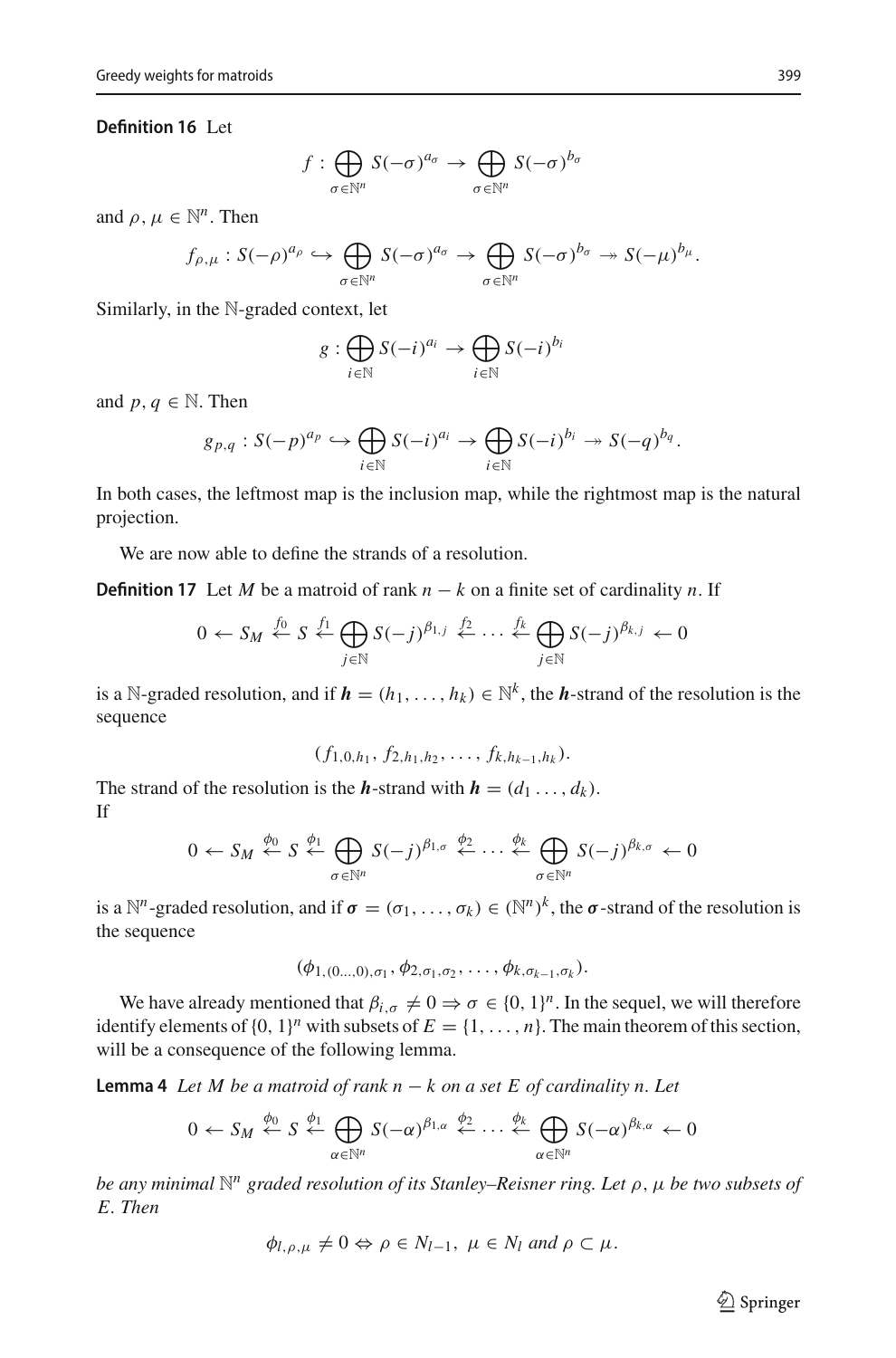*Proof* Any minimal resolution differs from the Taylor resolution (see [\[8,](#page-17-10) Section 7.1] by adding trivial resolutions of the form

$$
0 \leftarrow \cdots \leftarrow 0 \leftarrow S(-\sigma) \stackrel{\psi_j}{\leftarrow} S(-\sigma) \leftarrow 0 \leftarrow \cdots \leftarrow 0.
$$

For  $\rho, \mu \subset E$ , it is easy to see that if  $f = g \oplus h$ , then  $f_{\rho,\mu} = g_{\rho_\mu} \oplus h_{\rho,\mu}$ . In particular, if  $\rho \neq \mu$ , then

$$
\psi_{i,\rho,\mu}=0
$$

for every *i*, so that

$$
\phi_{l,\rho,\mu}\neq 0 \Leftrightarrow \Phi_{l,\rho,\mu}\neq 0
$$

where  $\Psi_*$  are the maps in the Taylor resolution. In any minimal free resolution, we have

$$
\beta_{l,X}\neq 0 \Leftrightarrow X\in N_l,
$$

so we might assume that  $\rho \in N_{l-1}$  and  $\mu \in N_l$ , otherwise  $\phi_{l,\rho,\mu} = 0$ . In particular, this means that  $\rho \neq \mu$ .

In a first step, we prove that

$$
\rho\subset\mu\Leftrightarrow\exists\tau\in\mathcal{C},\ \mu=\tau\cup\rho.
$$

One way is obvious. For the other way, let  $y \in \mu \backslash \rho$ . Since  $\mu$  is a cycle, there exists  $\tau \in \mathcal{C}$ with  $y \in \tau \subset \mu$ . Then we have

$$
n(\mu) \ge n(\rho \cup \tau) \ge n(\rho) + n(\tau) - n(\rho \cap \tau) = l - 1
$$

the equality coming from the fact that  $n(\rho \cap \tau) = 0$  since  $\rho \cap \tau \subsetneq \tau$  is strictly included in a circuit and has thus nullity 0. Since  $n(\mu) = l$  and  $\mu$  is minimal, we have equality

$$
\rho\cup\tau=\mu.
$$

Now, if  $\rho \cup \tau = \mu$  and  $\rho \in N_{l-1}$ , by [\[9](#page-17-4), Proposition 1], we can write  $\rho = \bigcup_{i=1}^{l-1} \sigma_i$  for some distinct circuits  $\sigma_i$ , and by construction of the differential of the Taylor complex,

$$
\Phi_{l,\rho,\mu}\neq 0.
$$

Conversely, if  $\Psi_{l,\rho,\mu} \neq 0$ , then again by construction of the differential of the Taylor complex,  $\mu$  is the union of *l* circuits, and we obtain  $\rho$  by taking the union of all these circuits but 1.  $\Box$ 

<span id="page-13-0"></span>We then have:

**Theorem 4** *Let M be a matroid of rank n* − *k on a set of cardinality n. Let*

$$
0 \leftarrow S_M \stackrel{f_0}{\leftarrow} S \stackrel{f_1}{\leftarrow} \bigoplus_{j \in \mathbb{N}} S(-j)^{\beta_{1,j}} \stackrel{f_2}{\leftarrow} \cdots \stackrel{f_k}{\leftarrow} \bigoplus_{j \in \mathbb{N}} S(-j)^{\beta_{k,j}} \leftarrow 0
$$

*and*

$$
0 \leftarrow S_M \stackrel{\phi_0}{\leftarrow} S \stackrel{\phi_1}{\leftarrow} \bigoplus_{\sigma \in \mathbb{N}^n} S(-j)^{\beta_{1,\sigma}} \stackrel{\phi_2}{\leftarrow} \cdots \stackrel{\phi_k}{\leftarrow} \bigoplus_{\sigma \in \mathbb{N}^n} S(-j)^{\beta_{k,\sigma}} \leftarrow 0
$$

*be* N *and* N*n-graded resolutions respectively. Then*

*1.*  $e_1 = g_1 = d_e = \min\{j, \beta_{1,j} \neq 0\}$  *and*  $\tilde{e}_k = \min\{j, \beta_{k,j} \neq 0\}.$ 

 $\circledcirc$  Springer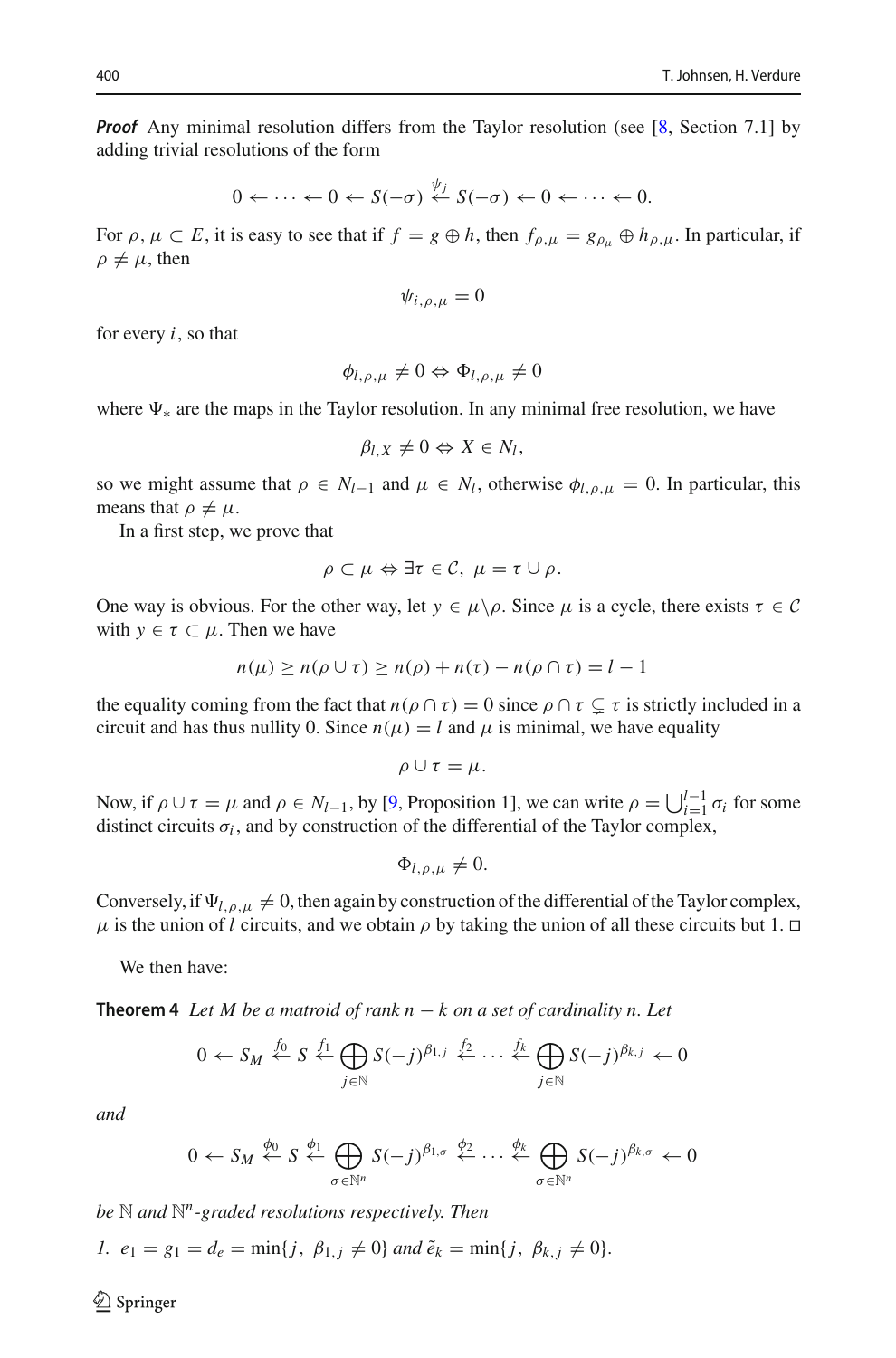*2. For*  $2 \le l \le k$ *, the greedy weight e<sub>l</sub> is* 

 $e_l = \min\{|\sigma|, \exists \tau \text{ that computes } e_{l-1}, \phi_{l,\tau,\sigma} \neq 0\}.$ 

*3. For*  $1 \leq l \leq k - 1$ *, the top down greedy weight*  $\tilde{e}_l$  *is* 

 $e_l = \min\{|\sigma|, \exists \tau \text{ that computes } \tilde{e}_{l+1}, \phi_{l,\sigma,\tau} \neq 0\}.$ 

*4. For*  $2 < l < k$ , the CEZ greedy weight g<sub>l</sub> is

$$
g_l = \min\{j, f_{l,d_{l-1},j} \neq 0\}.
$$

*5.*

$$
(e_1,\ldots,e_k)=\min_{\text{lex}}\{e(\boldsymbol{\sigma}),\ \boldsymbol{\sigma}\in(2^E)^n,\ the\ \boldsymbol{\sigma}\text{-strand consists of non-zero maps}\}.
$$

*6.*

$$
(\tilde{e}_1,\ldots,\tilde{e}_k)=\min_{\text{revlex}}\{e(\boldsymbol{\sigma}),\ \boldsymbol{\sigma}\in(2^E)^n,\ \text{the }\boldsymbol{\sigma}\text{-strand consists of non-zero maps}\}.
$$

*Proof* The first point is just the definition. The second and third point are consequences of the previous lemma. The fourth point is also a consequence of the previous lemma. Here, we can take the <sup>N</sup>-graded resolution, since any subset of cardinality *dl*−<sup>1</sup> with non-zero Betti number computes *d*<sub>*l*−1</sub>. The two last points follow from the second and third point, as well as Proposition 1.  $\Box$ as Proposition [1.](#page-7-0)

*Example 4* Using for example [\[16\]](#page-17-13), we are able to compute the  $\mathbb{N}^n$ -graded resolution of the code of Example [1.](#page-6-0)

| [678 578 568 567 234 134 12]                          |                |                |                                                                                               |                                                                                                                               |                                  |                  |                |                  |                                                                                                                                                                                                                                                                       |                  |                  |                  |                |                |                  |                  |                  |                  |
|-------------------------------------------------------|----------------|----------------|-----------------------------------------------------------------------------------------------|-------------------------------------------------------------------------------------------------------------------------------|----------------------------------|------------------|----------------|------------------|-----------------------------------------------------------------------------------------------------------------------------------------------------------------------------------------------------------------------------------------------------------------------|------------------|------------------|------------------|----------------|----------------|------------------|------------------|------------------|------------------|
| $S \leftarrow$                                        |                |                |                                                                                               | $S(-678) \bigoplus S(-578) \bigoplus S(-568) \bigoplus S(-567)$<br>$\bigoplus$ S(-234) $\bigoplus$ S(-134) $\bigoplus$ S(-12) |                                  |                  |                |                  |                                                                                                                                                                                                                                                                       |                  |                  |                  |                |                |                  |                  |                  |                  |
| $-234$                                                | $\Omega$       |                | $\overline{0}$                                                                                | $\mathbf{0}$                                                                                                                  | $-134$                           |                  | $\mathbf{0}$   | $\theta$         | $\mathbf{0}$                                                                                                                                                                                                                                                          | $-12$            | $\mathbf{0}$     | $\mathbf{0}$     | $\mathbf{0}$   | $-5$           | $-5$             | $-5$             | $\mathbf{0}$     | $\theta$         |
| $\mathbf{0}$                                          | $-234$         |                | $\overline{0}$                                                                                | $\overline{0}$                                                                                                                | $\mathbf{0}$                     |                  | $-134$         | $\Omega$         | $\overline{0}$                                                                                                                                                                                                                                                        | $\mathbf{0}$     | $-12$            | $\theta$         | $\mathbf{0}$   | 6              | $\mathbf{0}$     | $\mathbf{0}$     | $\mathbf{0}$     | $\theta$         |
| $\theta$                                              | $\overline{0}$ |                | $-234$                                                                                        | $\Omega$                                                                                                                      | $\overline{0}$                   |                  | $\overline{0}$ | $-134$           | $\theta$                                                                                                                                                                                                                                                              | $\Omega$         | $\mathbf{0}$     | $-12$            | $\Omega$       | $\Omega$       | 7                | $\theta$         | $\mathbf{0}$     | $\boldsymbol{0}$ |
| $\Omega$                                              | $\overline{0}$ |                | $\overline{0}$                                                                                | $-234$                                                                                                                        | $\Omega$                         |                  | $\Omega$       | $\overline{0}$   | $-134$                                                                                                                                                                                                                                                                | $\theta$         | $\theta$         | $\overline{0}$   | $-12$          | $\Omega$       | $\Omega$         | 8                | $\overline{0}$   | $\mathbf{0}$     |
|                                                       | 578<br>678     |                | 568                                                                                           | 567                                                                                                                           | $\Omega$                         |                  | $\Omega$       | $\Omega$         | $\overline{0}$                                                                                                                                                                                                                                                        | $\Omega$         | $\Omega$         | $\theta$         | $\mathbf{0}$   | $\Omega$       | $\Omega$         | $\theta$         | $-1$             | $-1$             |
| $\theta$                                              | $\overline{0}$ |                | $\overline{0}$                                                                                | $\overline{0}$                                                                                                                | 678                              |                  | 578            | 568              | 567                                                                                                                                                                                                                                                                   | $\Omega$         | $\theta$         | $\theta$         | $\overline{0}$ | $\Omega$       | $\theta$         | $\Omega$         | $\overline{c}$   | $\theta$         |
| $\boldsymbol{0}$                                      | $\mathbf{0}$   |                | $\overline{0}$                                                                                | $\mathbf{0}$                                                                                                                  | $\mathbf{0}$                     |                  | $\mathbf{0}$   | $\mathbf{0}$     | $\mathbf{0}$                                                                                                                                                                                                                                                          | 678              | 578              | 568              | 567            | $\Omega$       | $\Omega$         | $\overline{0}$   | $\boldsymbol{0}$ | 34               |
| $S(-678) \bigoplus S(-578) \bigoplus S(-568)$<br>$-5$ | $-5$           | $-5$           | $\bigoplus$ S(-567) $\bigoplus$ S(-234)<br>$\bigoplus$ S(-134) $\bigoplus$ S(-12)<br>$\bf{0}$ | $\mathbf{0}$                                                                                                                  | $\longleftarrow$<br>$\mathbf{0}$ | 1                | 1              | $\mathbf{0}$     | $\bigoplus S(-234567) \bigoplus S(-134678) \bigoplus S(-134578)$<br>$\bigoplus S(-134568) \bigoplus S(-134567) \bigoplus S(-12678)$<br>$\bigoplus S(-12578) \bigoplus S(-12568) \bigoplus S(-12567)$<br>$\bigoplus S(-5678)^3 \bigoplus S(-1234)^2$<br>$\overline{0}$ | $\bf{0}$         | $\mathbf{0}$     | $\boldsymbol{0}$ | $\mathbf{0}$   | $\mathbf{0}$   | $\mathbf{0}$     | $\boldsymbol{0}$ |                  |                  |
| 6                                                     | $\overline{0}$ | $\overline{0}$ | $\overline{0}$                                                                                | $\overline{0}$                                                                                                                | $\mathbf{0}$                     | $\mathbf{0}$     | $\mathbf{0}$   | 1                | 1                                                                                                                                                                                                                                                                     | $\bf{0}$         | $\boldsymbol{0}$ | $\mathbf{0}$     | $\mathbf{0}$   | $\overline{0}$ | $\mathbf{0}$     | $\mathbf{0}$     |                  |                  |
| $\mathbf{0}$                                          | 7              | $\mathbf{0}$   | $\overline{0}$                                                                                | $\mathbf{0}$                                                                                                                  | $\overline{0}$                   | $\overline{0}$   | $\overline{0}$ | $\mathbf{0}$     | $\overline{0}$                                                                                                                                                                                                                                                        | 1                | $\mathbf{1}$     | $\mathbf{0}$     | $\overline{0}$ | $\overline{0}$ | $\overline{0}$   | $\mathbf{0}$     |                  |                  |
| $\mathbf{0}$                                          | $\overline{0}$ | 8              | $\overline{0}$                                                                                | $\mathbf{0}$                                                                                                                  | $\overline{0}$                   | $\overline{0}$   | $\overline{0}$ | $\mathbf{0}$     | $\overline{0}$                                                                                                                                                                                                                                                        | $\overline{0}$   | $\overline{0}$   | 1                | $\mathbf{1}$   | $\overline{0}$ | $\overline{0}$   | $\mathbf{0}$     |                  |                  |
| $\mathbf{0}$                                          | $\mathbf{0}$   | $\mathbf{0}$   | $-5$                                                                                          | $-5$                                                                                                                          | $-5$                             | $-2$             | $\overline{0}$ | $\mathbf{0}$     | $\mathbf{0}$                                                                                                                                                                                                                                                          | $\overline{0}$   | $\mathbf{0}$     | $\mathbf{0}$     | $\overline{0}$ | $\overline{0}$ | $\mathbf{0}$     | $\overline{0}$   |                  |                  |
| $\theta$                                              | $\mathbf{0}$   | $\mathbf{0}$   | 6                                                                                             | $\mathbf{0}$                                                                                                                  | $\Omega$                         | $\Omega$         | $\Omega$       | $-2$             | $\mathbf{0}$                                                                                                                                                                                                                                                          | $\overline{0}$   | $\mathbf{0}$     | $\mathbf{0}$     | $\mathbf{0}$   | $\overline{0}$ | $\mathbf{0}$     | $\overline{0}$   |                  |                  |
| $\mathbf{0}$                                          | $\mathbf{0}$   | $\mathbf{0}$   | $\bf{0}$                                                                                      | 7                                                                                                                             | $\mathbf{0}$                     | $\mathbf{0}$     | $\mathbf{0}$   | $\mathbf{0}$     | $\overline{0}$                                                                                                                                                                                                                                                        | $-2$             | $\mathbf{0}$     | $\mathbf{0}$     | $\overline{0}$ | $\overline{0}$ | $\mathbf{0}$     | $\mathbf{0}$     |                  |                  |
| $\mathbf{0}$                                          | $\mathbf{0}$   | $\mathbf{0}$   | $\overline{0}$                                                                                | $\mathbf{0}$                                                                                                                  | 8                                | $\overline{0}$   | $\Omega$       | $\theta$         | $\overline{0}$                                                                                                                                                                                                                                                        | $\boldsymbol{0}$ | $\mathbf{0}$     | $-2$             | $\mathbf{0}$   | $\overline{0}$ | $\mathbf{0}$     | $\mathbf{0}$     |                  |                  |
| $\mathbf{0}$                                          | $\mathbf{0}$   | $\Omega$       | $\theta$                                                                                      | $\Omega$                                                                                                                      | $\Omega$                         | $\theta$         | $-34$          | $\mathbf{0}$     | $\theta$                                                                                                                                                                                                                                                              | $\overline{0}$   | $\mathbf{0}$     | $\boldsymbol{0}$ | $\overline{0}$ | $-5$           | $-5$             | $-5$             |                  |                  |
| $\mathbf{0}$                                          | $\mathbf{0}$   | $\mathbf{0}$   | $\overline{0}$                                                                                | $\mathbf{0}$                                                                                                                  | $\mathbf{0}$                     | $\overline{0}$   | $\overline{0}$ | $\mathbf{0}$     | $-34$                                                                                                                                                                                                                                                                 | $\mathbf{0}$     | $\mathbf{0}$     | $\mathbf{0}$     | $\mathbf{0}$   | 6              | $\theta$         | $\theta$         |                  |                  |
| $\mathbf{0}$                                          | $\mathbf{0}$   | $\mathbf{0}$   | $\overline{0}$                                                                                | $\mathbf{0}$                                                                                                                  | $\mathbf{0}$                     | $\theta$         | $\mathbf{0}$   | $\mathbf{0}$     | $\mathbf{0}$                                                                                                                                                                                                                                                          | $\overline{0}$   | $-34$            | $\mathbf{0}$     | $\overline{0}$ | $\mathbf{0}$   | $\overline{7}$   | $\mathbf{0}$     |                  |                  |
| $\mathbf{0}$                                          | $\mathbf{0}$   | $\mathbf{0}$   | $\mathbf{0}$                                                                                  | $\mathbf{0}$                                                                                                                  | $\mathbf{0}$                     | $\mathbf{0}$     | $\mathbf{0}$   | $\mathbf{0}$     | $\mathbf{0}$                                                                                                                                                                                                                                                          | $\mathbf{0}$     | $\boldsymbol{0}$ | $\mathbf{0}$     | $-34$          | $\overline{0}$ | $\mathbf{0}$     | 8                |                  |                  |
| 234                                                   | $\overline{0}$ | $\mathbf{0}$   | 134                                                                                           | $\Omega$                                                                                                                      | $\mathbf{0}$                     | $\theta$         | $\mathbf{0}$   | $\mathbf{0}$     | $\mathbf{0}$                                                                                                                                                                                                                                                          | $\mathbf{0}$     | $\boldsymbol{0}$ | $\mathbf{0}$     | $\overline{0}$ | 12             | $\mathbf{0}$     | $\theta$         |                  |                  |
| $\overline{0}$                                        | 234            | $\overline{0}$ | $\mathbf{0}$                                                                                  | 134                                                                                                                           | $\overline{0}$                   | $\overline{0}$   | $\overline{0}$ | $\mathbf{0}$     | $\mathbf{0}$                                                                                                                                                                                                                                                          | $\boldsymbol{0}$ | $\mathbf{0}$     | $\boldsymbol{0}$ | $\overline{0}$ | $\mathbf{0}$   | 12               | $\mathbf{0}$     |                  |                  |
| $\mathbf{0}$                                          | $\overline{0}$ | 234            | $\mathbf{0}$                                                                                  | $\mathbf{0}$                                                                                                                  | 134                              | $\mathbf{0}$     | $\overline{0}$ | $\mathbf{0}$     | $\mathbf{0}$                                                                                                                                                                                                                                                          | $\overline{0}$   | $\mathbf{0}$     | $\mathbf{0}$     | $\overline{0}$ | $\overline{0}$ | $\mathbf{0}$     | 12               |                  |                  |
| $\mathbf{0}$                                          | $\mathbf{0}$   | $\mathbf{0}$   | $\theta$                                                                                      | $\Omega$                                                                                                                      | $\Omega$                         | 678              | $\Omega$       | 578              | $\overline{0}$                                                                                                                                                                                                                                                        | 568              | $\mathbf{0}$     | 567              | $\overline{0}$ | $\overline{0}$ | $\mathbf{0}$     | $\boldsymbol{0}$ |                  |                  |
| $\mathbf{0}$                                          | $\overline{0}$ | $\overline{0}$ | $\mathbf{0}$                                                                                  | $\mathbf{0}$                                                                                                                  | $\mathbf{0}$                     | $\boldsymbol{0}$ | 678            | $\boldsymbol{0}$ | 578                                                                                                                                                                                                                                                                   | $\boldsymbol{0}$ | 568              | $\boldsymbol{0}$ | 567            | $\overline{0}$ | $\boldsymbol{0}$ | $\boldsymbol{0}$ |                  |                  |

⎤ ⎥ ⎥ ⎥  $\blacksquare$ ⎥ ⎥ ⎥  $\blacksquare$ ⎥  $\blacksquare$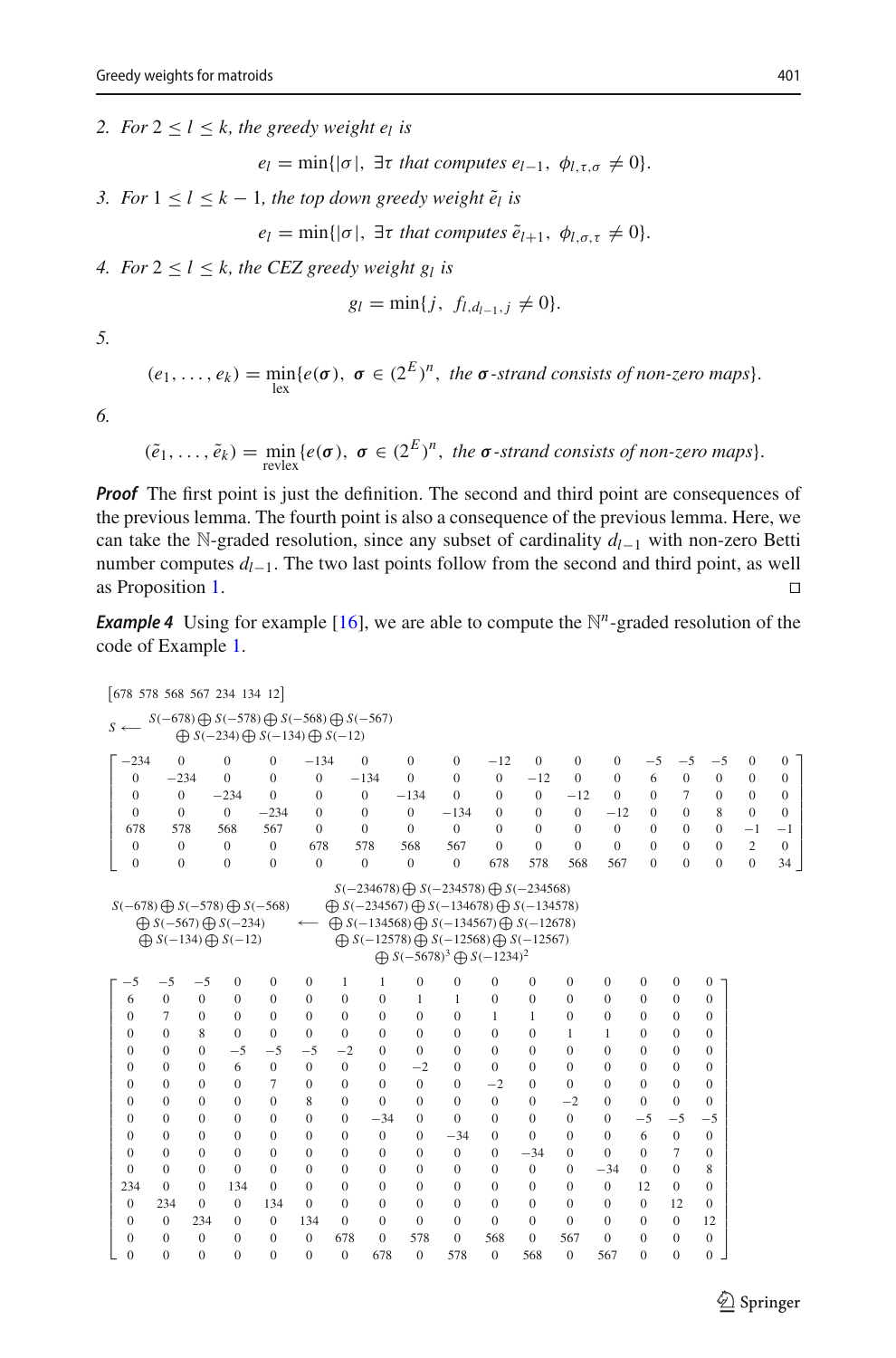$$
s(-234578) \oplus s(-234578) \oplus s(-234578)
$$
\n
$$
\oplus s(-234567) \oplus s(-134578)
$$
\n
$$
\oplus s(-134568) \oplus s(-134578)
$$
\n
$$
\oplus s(-134568) \oplus s(-134578)
$$
\n
$$
\oplus s(-134568) \oplus s(-12567)
$$
\n
$$
\oplus s(-12568) \oplus s(-12567)
$$
\n
$$
\oplus s(-125678)^{3} \oplus s(-12567)
$$
\n
$$
\oplus s(-125678)^{3} \oplus s(-12567)
$$
\n
$$
\oplus s(-125678)^{3}
$$
\n
$$
\oplus s(-125678)^{3}
$$
\n
$$
\oplus s(-125678)^{3}
$$
\n
$$
\oplus s(-125678)^{3}
$$
\n
$$
\oplus s(-125678)^{3}
$$
\n
$$
\oplus s(-125678)^{3}
$$
\n
$$
\oplus s(-125678)^{3}
$$
\n
$$
\oplus s(-125678)^{3}
$$
\n
$$
\oplus s(-125678)^{3}
$$
\n
$$
\oplus s(-125678)^{3}
$$
\n
$$
\oplus s(-125678)^{3}
$$
\n
$$
\oplus s(-125678)^{3}
$$
\n
$$
\oplus s(-12345678)^{2}
$$
\n
$$
\oplus s(-12345678)^{2}
$$
\n
$$
\oplus s(-12345678)^{2}
$$
\n
$$
\oplus s(-12345678)^{2}
$$
\n
$$
\oplus s(-12345678)^{2}
$$
\n
$$
\oplus s(-12345678)^{2}
$$
\n
$$
\oplus s(-12345678)^{2}
$$
\n
$$
\oplus s(-12345678)^{2}
$$
\n
$$
\oplus s(-12345678)^{2}
$$

where, for compactifying the notation, the number  $a_1 \cdots a_t$  represents the monomial  $X_{a_1} \cdots X_{a_t}$ . Here the ({1, 2}, {1, 2, 3, 4}, {1, 2, 3, 4, 6, 7, 8}, *E*)-strand is

$$
\left(\begin{bmatrix} 12 \end{bmatrix}, \begin{bmatrix} 0 & 34 \end{bmatrix}, \begin{bmatrix} 678 & 0 \\ 0 & 678 \end{bmatrix}, \begin{bmatrix} -5 & -5 & -5 & 0 & 0 & 0 \\ 0 & 0 & 0 & -5 & -5 & -5 \end{bmatrix}\right),
$$

thus

 $(e_1, e_2, e_3, e_4) \leq_{\text{lex}} (2, 4, 7, 8)$ 

and there is actually equality here.

### **4.2 Chained codes and matroids**

**Definition 18** Let *C* be a linear code of dimension *k*. It is called chained if there is a chain

$$
D_1\subset D_2\subset\cdots\subset D_k
$$

of linear subcodes, such that  $D_i$  computes  $d_i$ , for  $1 \le i \le k$ .

Then we have:

**Proposition 2** *Let C be a linear code of dimension k. Then the following assertions are equivalent:*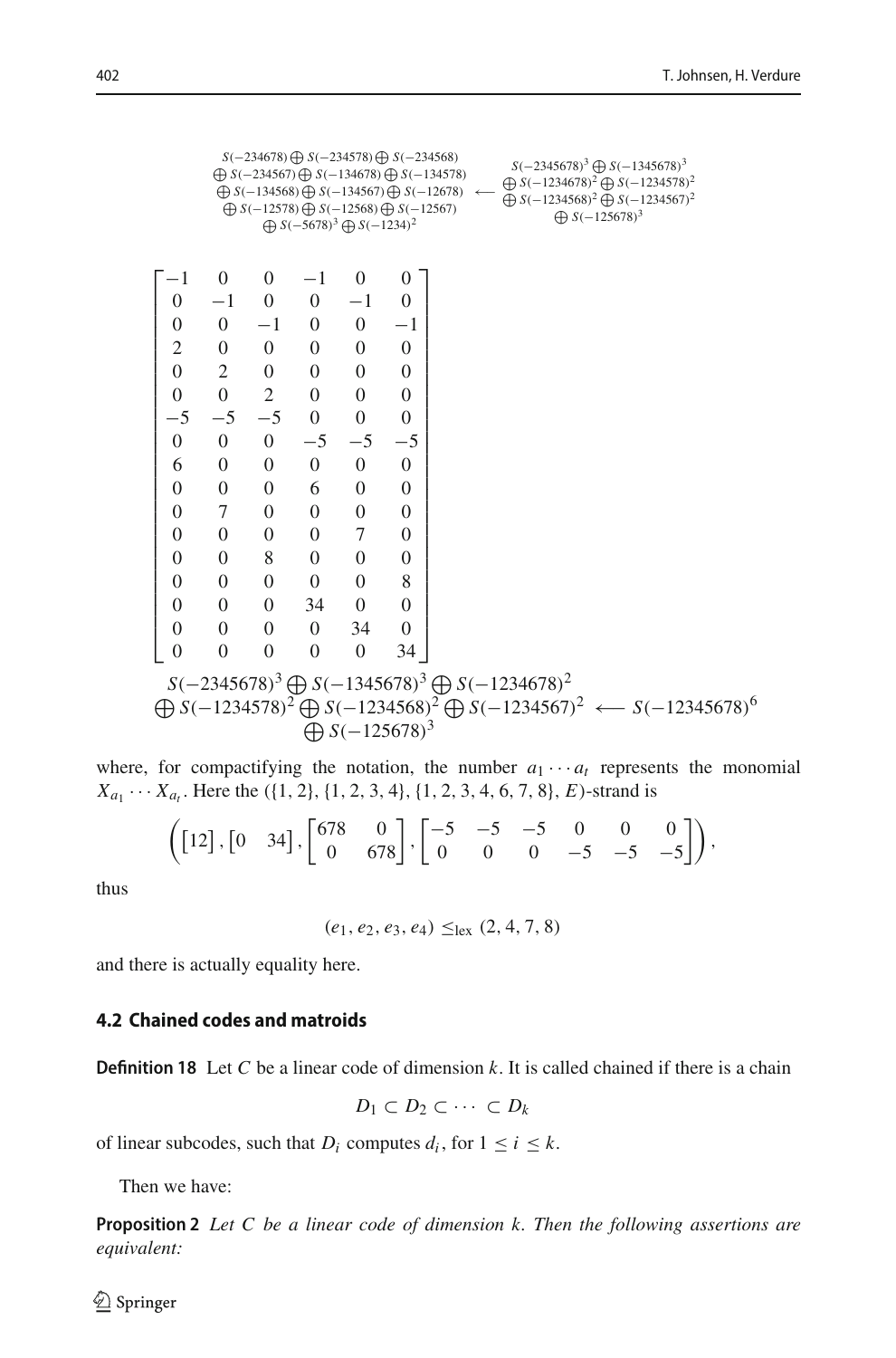- *The code C is chained,*
- $(d_1, \ldots, d_k) = (e_1, \ldots, e_k)$
- $(d_1, \ldots, d_k) = (\tilde{e}_1, \ldots, \tilde{e}_k)$
- $(d_1, \ldots, d_k) = (g_1, \ldots, g_k)$ .

*Proof* This is obvious from the definitions.

This can be generalized to matroids:

**Definition 19** A matroid of rank  $n - k$  on a set of cardinality *n* is chained if there exists a chain

$$
\sigma_1\subset\cdots\subset\sigma_k
$$

where  $\sigma_i \in N_i$  computes  $d_i$ .

**Proposition 3** *Let M be a matroid of rank n* − *k on a set of cardinality n. then the following assertions are equivalent:*

- *The matroid M is chained,*
- $(d_1, \ldots, d_k) = (e_1, \ldots, e_k)$
- $(d_1, ..., d_k) = (\tilde{e}_1, ..., \tilde{e}_k)$
- $(d_1, \ldots, d_k) = (g_1, \ldots, g_k).$

*Proof* This follows from the definitions.

Moreover, we have the following:

**Proposition 4** *A linear code is chained if and only if its associated matroid is chained.*

*Proof* This is a direct consequence of Theorem [3.](#page-10-1) 3.

We will end this article with commenting on the connection between chainedness of a code or matroid, and properties of minimal resolutions of their Stanley–Reisner rings.

**Definition 20** Let *M* be a matroid of rank  $n - k$  on a set of cardinality *n*. It has a pure resolution if the N-graded resolution satisfies:

$$
\forall 1 \leq i \leq k, \ \exists! j_i, \ \beta_{i,j_i} \neq 0.
$$

Furthermore, we say that the pure resolution is linear if

$$
\forall 1 \leq i < k, \ j_{i+1} = j_i.
$$

A linear code has pure resolution (resp. linear resolution) if its associated matroid has.

**Proposition 5** *Linear codes and matroids with pure resolutions are chained.*

*Proof* This follows from the fact that  $\beta_i$ ,  $\chi \neq 0 \Leftrightarrow X \in N_i$  and the definitions.

MDS codes and uniform matroids have linear resolutions, and as such are chained. On the other hand, we have some codes that do not have linear resolutions, but pure resolutions. Examples of such codes are Reed–Müller of the first order and constant weight codes [\[10,](#page-17-14) Theroem 2.1]. These codes are thus also chained. In the case of constant weight codes, we have in addition that any chain of subcodes of dimension *i* actually compute  $e_i = d_i$ . In general, chained codes do not need to have pure resolutions. For example, non-binary Veronese codes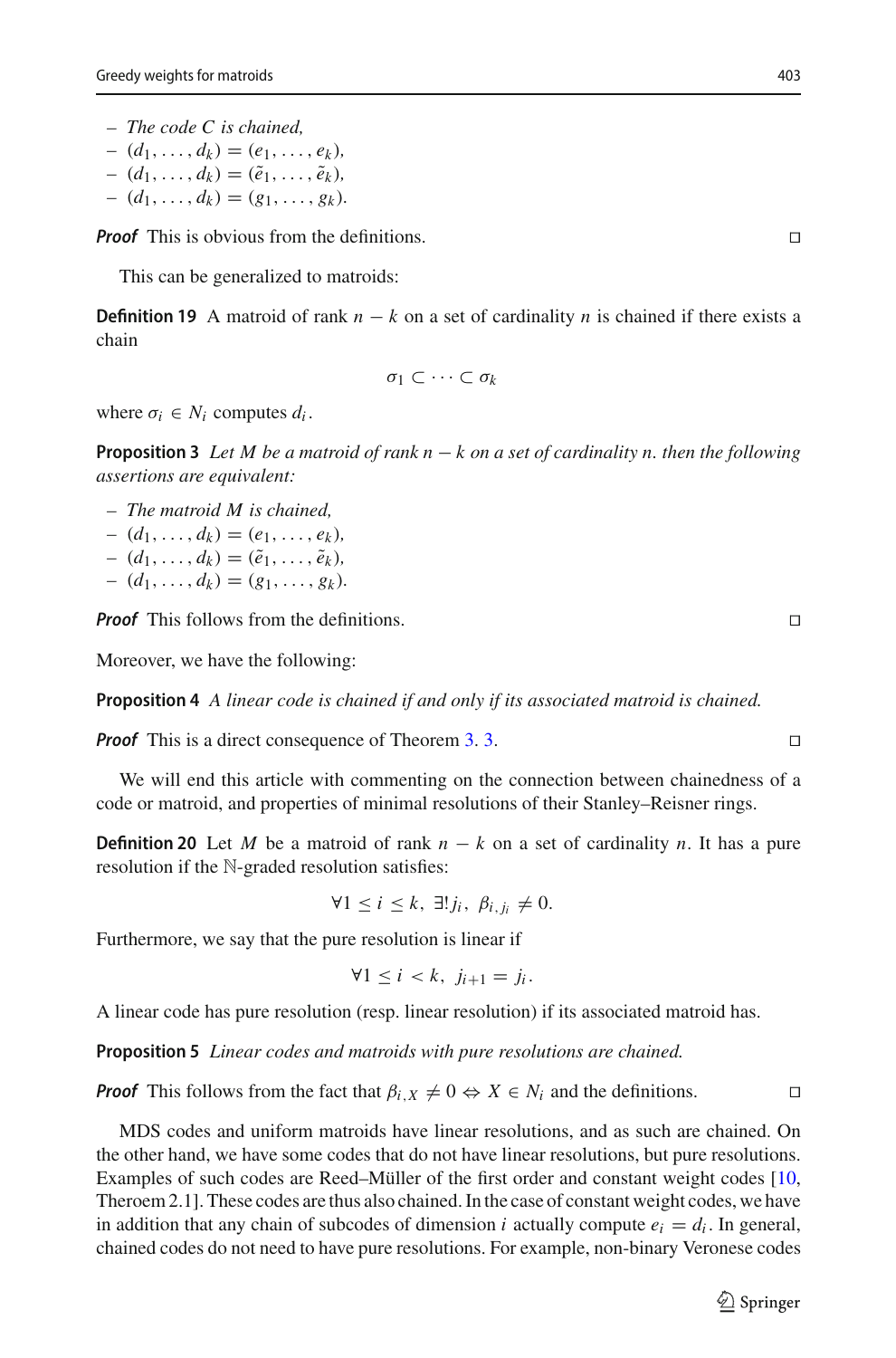studied in [\[11\]](#page-17-15) are such codes. These codes are defined through the Veronese embedding  $\mathbb{P}_2 \to \mathbb{P}_5$ . Elements of *N<sub>i</sub>* correspond to complements of geometrical configurations, and it follows easily from [\[11](#page-17-15), Theorem 21] that the code is chained but does not have pure resolution.

The set of codes/matroids with pure/linear resolutions is not closed under taking duals. However, we have:

**Proposition 6** *A matroid (resp. linear code) is chained if and only if its dual (resp. orthogonal complement) is chained.*

*Proof* This follows from Wei duality for greedy weights and Hamming weights.

**Funding** Open Access funding provided by UiT The Arctic University of Norway.

**Open Access** This article is licensed under a Creative Commons Attribution 4.0 International License, which permits use, sharing, adaptation, distribution and reproduction in any medium or format, as long as you give appropriate credit to the original author(s) and the source, provide a link to the Creative Commons licence, and indicate if changes were made. The images or other third party material in this article are included in the article's Creative Commons licence, unless indicated otherwise in a credit line to the material. If material is not included in the article's Creative Commons licence and your intended use is not permitted by statutory regulation or exceeds the permitted use, you will need to obtain permission directly from the copyright holder. To view a copy of this licence, visit [http://creativecommons.org/licenses/by/4.0/.](http://creativecommons.org/licenses/by/4.0/)

## **References**

- <span id="page-17-2"></span>1. Bai L., Liu Z.: On the third greedy weight of 4-dimensional codes. Des. Codes Cryptogr. **87**(10), 2213– 2230 (2019).
- <span id="page-17-5"></span>2. Britz T., Johnsen T., Mayhew D., Shiromoto K.: Wei-type duality theorems for matroids. Des. Codes Cryptogr. **62**(3), 331–341 (2012).
- <span id="page-17-7"></span>3. Chen W., Kløve T.: On the second greedy weight for binary linear codes. In: International Symposium on Applied Algebra, Algebraic Algorithms, and Error-Correcting Codes, pp. 131–141. Springer (1999).
- <span id="page-17-0"></span>4. Chen W., Kløve T.: Weight hierarchies of extremal non-chain binary codes of dimension 4. IEEE Trans. Inf. Theory **45**(1), 276–281 (1999).
- 5. Chen W., Kløve T.: On the second greedy weight for linear codes of dimension 3. Discret. Math. **241**(1–3), 171–187 (2001).
- <span id="page-17-8"></span>6. Chen W., Kløve T.: On the second greedy weight for linear codes of dimension at least 4. IEEE Trans. Inf. Theory **50**(2), 354–356 (2004).
- <span id="page-17-1"></span>7. Cohen G.D., Encheva S.B., Zémor G.: Antichain codes. Des. Codes Cryptogr. **18**(1–3), 71–80 (1999).
- <span id="page-17-10"></span>8. Herzog J., Hibi T.: Monomial Ideals. Graduate Texts in Mathematics, vol. 260. Springer, London (2011).
- <span id="page-17-4"></span>9. Johnsen T., Verdure H.: Hamming weights and Betti numbers of Stanley-Reisner rings associated to matroids. Appl. Algebra Eng. Commun. Comput. **24**(1), 73–93 (2013).
- <span id="page-17-14"></span>10. Johnsen T., Verdure H.: Stanley-Reisner resolution of constant weight linear codes. Des. Codes Cryptogr. **72**(2), 471–481 (2014).
- <span id="page-17-15"></span>11. Johnsen T., Verdure H.: Higher weight spectra of Veronese codes. IEEE Trans. Inf. Theory **66**(6), 3538– 3546 (2020).
- <span id="page-17-6"></span>12. Larsen A.H.: Matroider og lineære koder. Master's thesis, University of Bergen (2005). [http://bora.uib.](http://bora.uib.no/handle/1956/10780) [no/handle/1956/10780.](http://bora.uib.no/handle/1956/10780)
- <span id="page-17-3"></span>13. Li X., Liu Z.: On the second relative greedy weight. Cryptogr. Commun. **9**(2), 181–197 (2017).
- <span id="page-17-12"></span>14. Martinez-Bernal J., Valencia-Bucio M.A., Villarreal R.H.: Linear codes over signed graphs. Des. Codes Cryptogr. **88**(2), 273–296 (2020).
- <span id="page-17-11"></span>15. Miller E., Sturmfels B.: Combinatorial Commutative Algebra, vol. 227. Springer, New York (2004).
- <span id="page-17-13"></span>16. Novik I., Postnikov A., Sturmfels B.: Syzygies of oriented matroids. Duke Math. J. **111**(2), 287–317 (2002).
- <span id="page-17-9"></span>17. Oxley J.G.: Matroid Theory, Oxford Graduate Texts in Mathematics, vol. 21, 2nd edn. Oxford University Press, Oxford (2011).